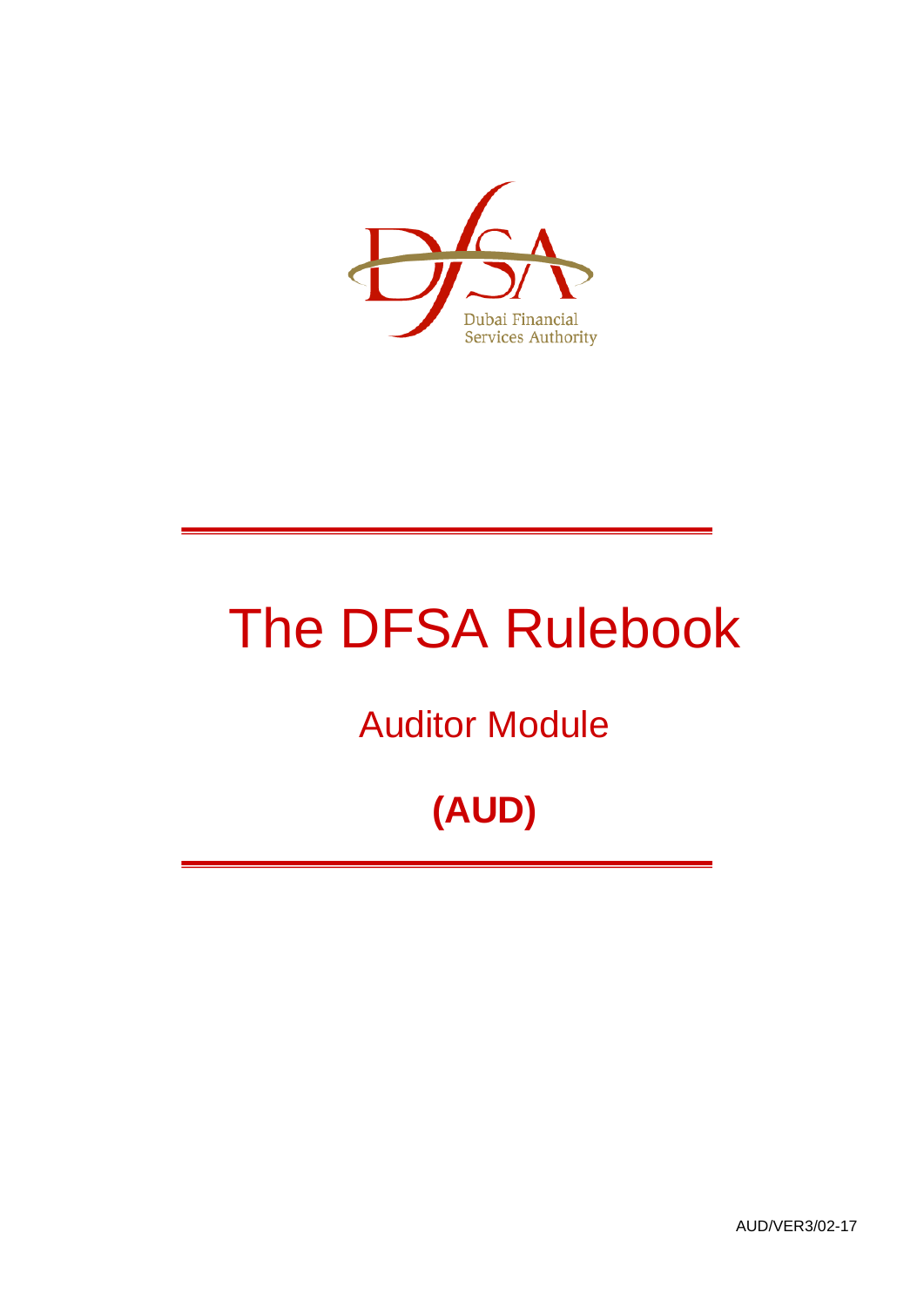

## **Contents**

The contents of this module are divided into the following chapters, sections and appendices:

| 1.                                                                  |                                                                                |  |
|---------------------------------------------------------------------|--------------------------------------------------------------------------------|--|
| 1.1                                                                 |                                                                                |  |
|                                                                     |                                                                                |  |
| $\overline{2}$                                                      |                                                                                |  |
| 2.1<br>2.2<br>2.3<br>2.4<br>2.5<br>2.6<br>2.7                       |                                                                                |  |
| $\mathbf{3}$                                                        |                                                                                |  |
| 3.1<br>3.2<br>3.3                                                   |                                                                                |  |
| 4                                                                   |                                                                                |  |
| 4.1<br>4.2<br>4.3<br>4.4<br>4.5<br>4.6<br>4.7<br>4.8<br>4.9<br>4.10 | Employees' suitability and continuing professional development11               |  |
|                                                                     | <b>PART 3 - APPOINTMENT AND RESIGNATION OF AUDITOR AND CONDUCT OF AUDITS16</b> |  |
| 5                                                                   |                                                                                |  |
| 5.1                                                                 |                                                                                |  |

 $5.2$  $5.\overline{3}$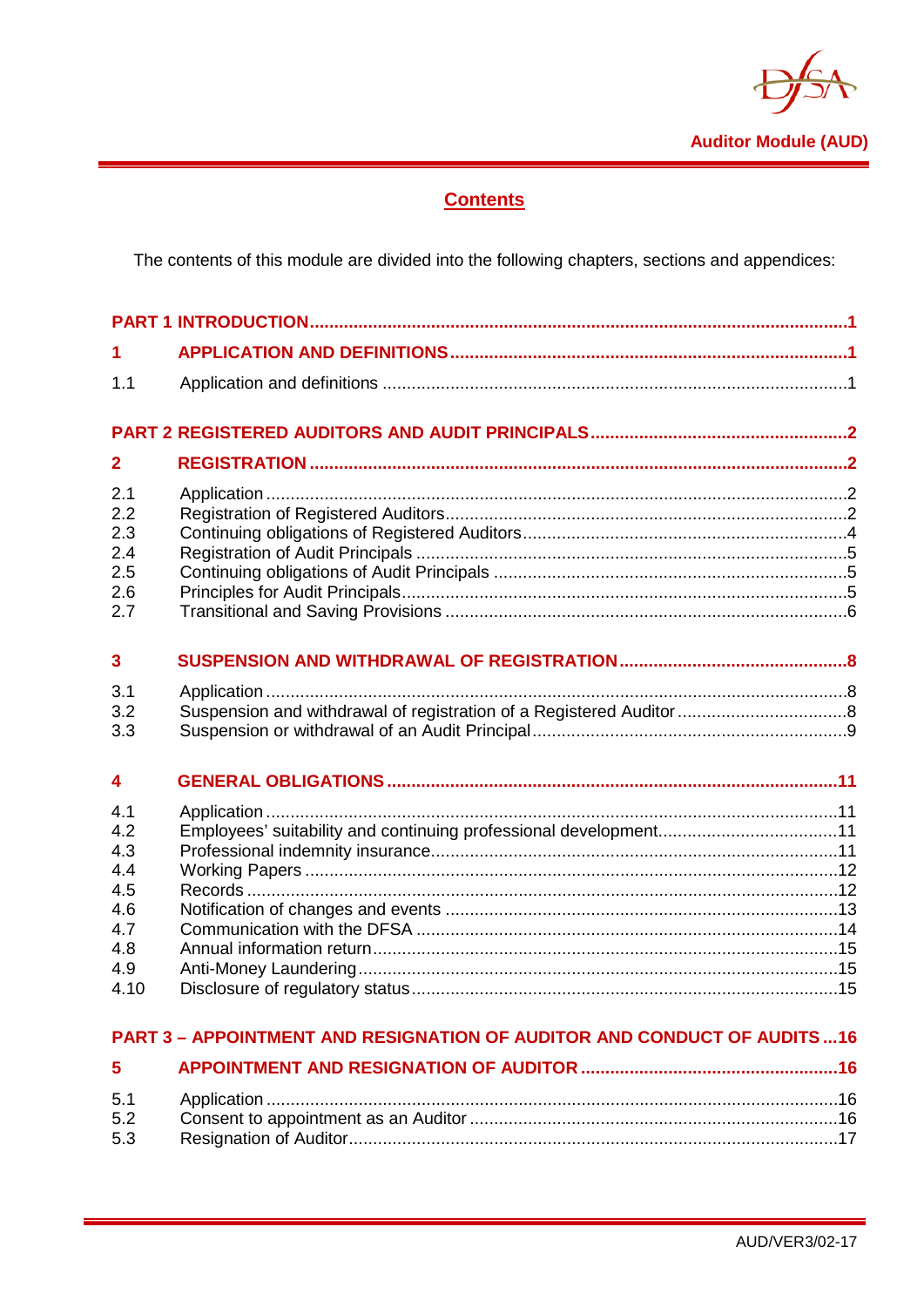

## **Auditor Module (AUD)**

| $6\overline{6}$ | CONDUCT OF AUDITS AND PREPARATION OF AUDIT REPORTS  18 |  |
|-----------------|--------------------------------------------------------|--|
| 6.1<br>6.2      |                                                        |  |
|                 |                                                        |  |
|                 |                                                        |  |
|                 |                                                        |  |
|                 |                                                        |  |
|                 |                                                        |  |
|                 |                                                        |  |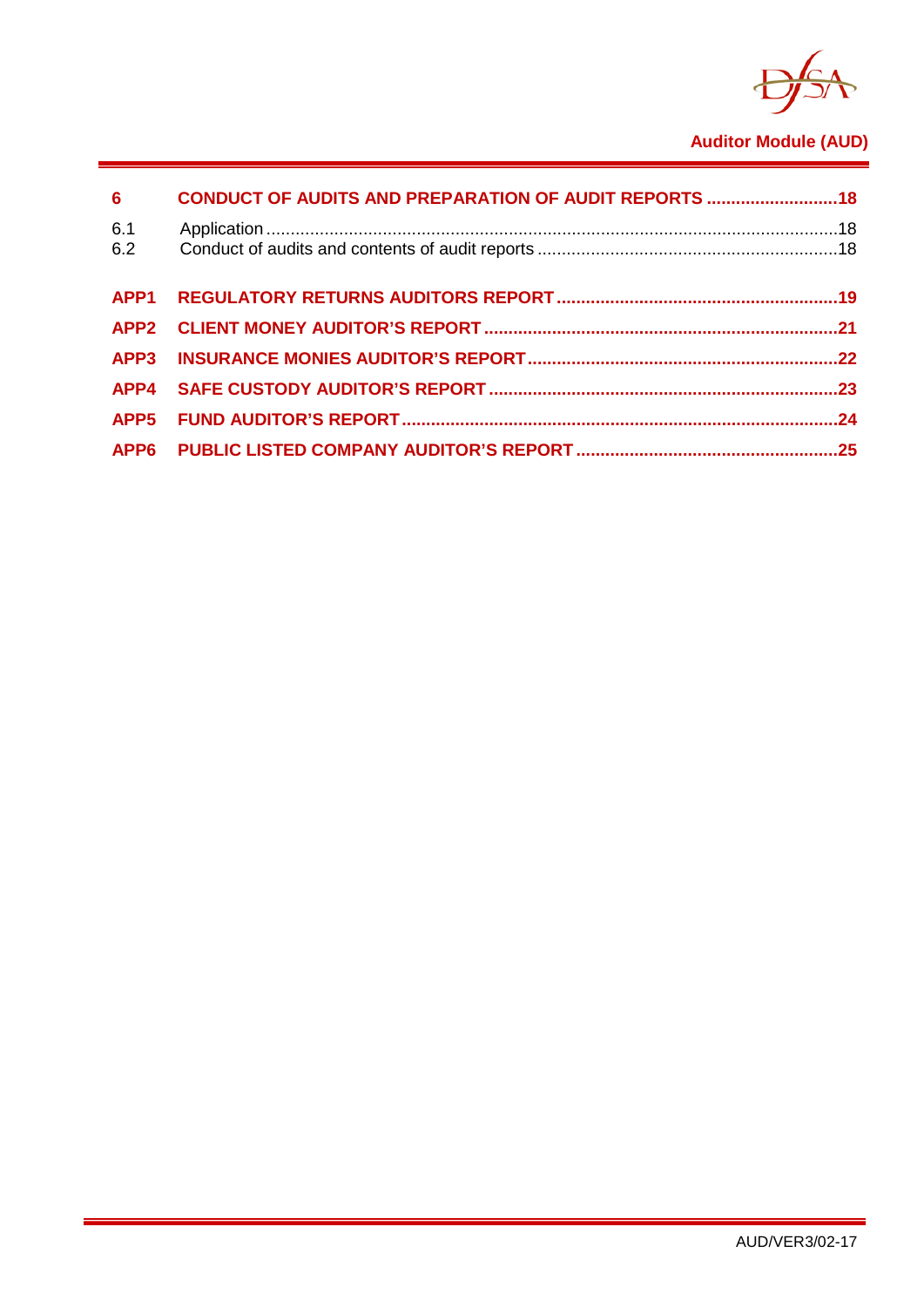

## <span id="page-3-1"></span><span id="page-3-0"></span>**PART 1 INTRODUCTION**

## **1 APPLICATION AND DEFINITIONS**

## <span id="page-3-2"></span>**1.1 Application and definitions**

- **1.1.1** This module (AUD) applies to every:
	- (a) applicant for registration as a Registered Auditor;
	- (b) Auditor;
	- (c) individual applying for registration as an Audit Principal; and
	- (d) Audit Principal.

#### **Guidance**

A Registered Auditor will need to comply with all chapters in AUD. An Auditor which is not a Registered Auditor will need to comply with chapters 5 and 6 in AUD as those chapters apply to an Auditor whether or not it is registered with the DFSA.

#### **1.1.2** In these Rules, a Relevant Person means a:

- (a) Domestic Firm;
- (b) Public Listed Company; or
- (c) Domestic Fund.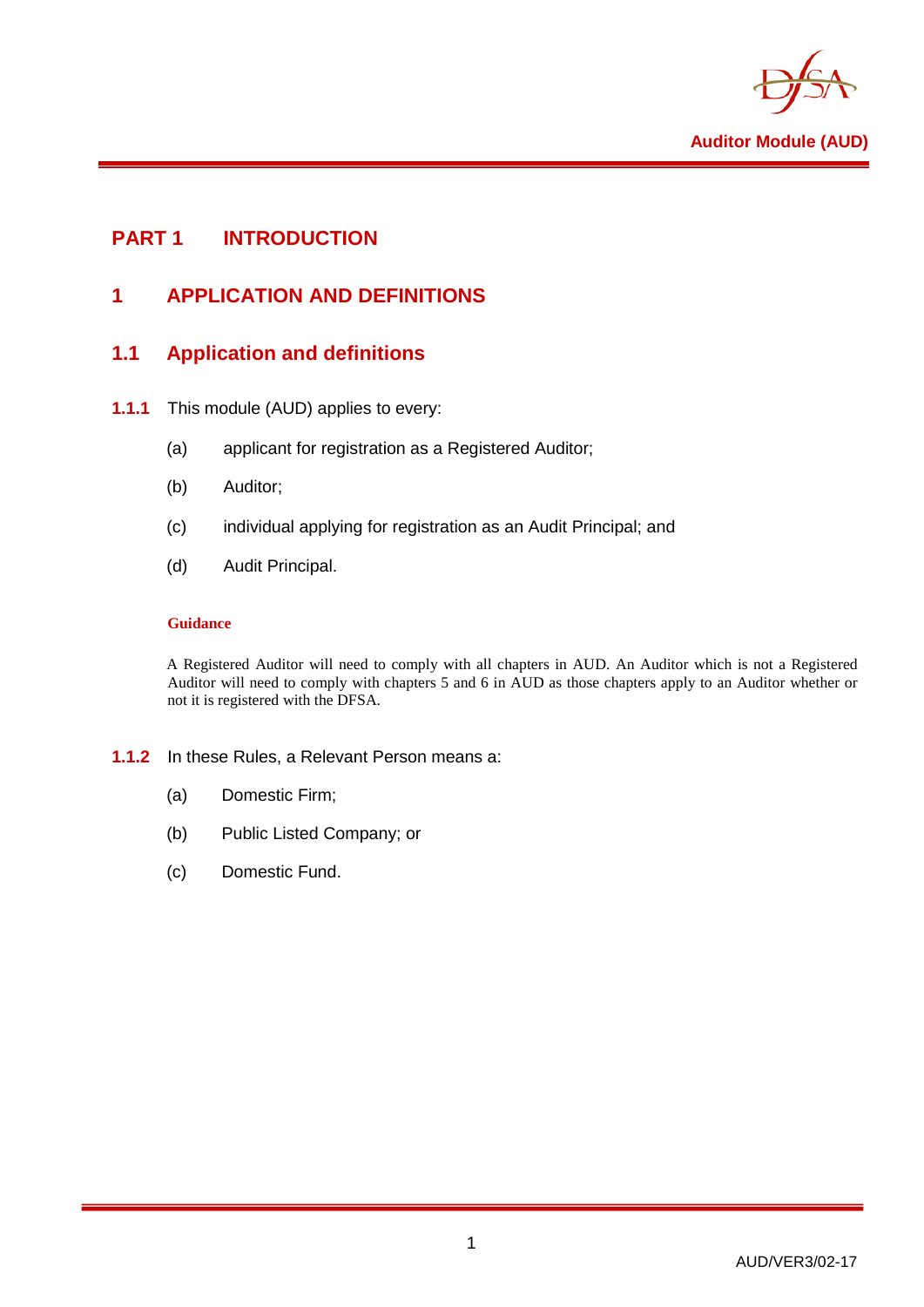

## <span id="page-4-0"></span>**PART 2 REGISTERED AUDITORS AND AUDIT PRINCIPALS**

## <span id="page-4-2"></span><span id="page-4-1"></span>**2 REGISTRATION**

## **2.1 Application**

- **2.1.1** This chapter applies to every:
	- (a) applicant for registration as a Registered Auditor;
	- (b) Registered Auditor;
	- (c) individual applying for registration as an Audit Principal; and
	- (d) Audit Principal.

## <span id="page-4-3"></span>**2.2 Registration of Registered Auditors**

#### **Application for registration**

**2.2.1** An applicant for registration as a Registered Auditor must complete and submit the appropriate form in AFN to the DFSA, supported by such additional material as may be required by the DFSA.

#### **Guidance**

- 1. A Person who may apply to be a Registered Auditor includes a natural person.
- 2. Applicants for registration as a Registered Auditor are required to pay fees as prescribed in FER.

#### **Criteria for registration**

- **2.2.2** In assessing an application for registration, the DFSA may:
	- (a) make any enquiries which it considers appropriate, including enquiries independent of the applicant;
	- (b) require the applicant to provide additional information;
	- (c) require the applicant to provide information on how it intends to ensure compliance with a particular requirement in a Rule or the Regulatory Law;
	- (d) require any information provided by the applicant to be verified in any way that the DFSA specifies; and
	- (e) take into account any information which it considers relevant.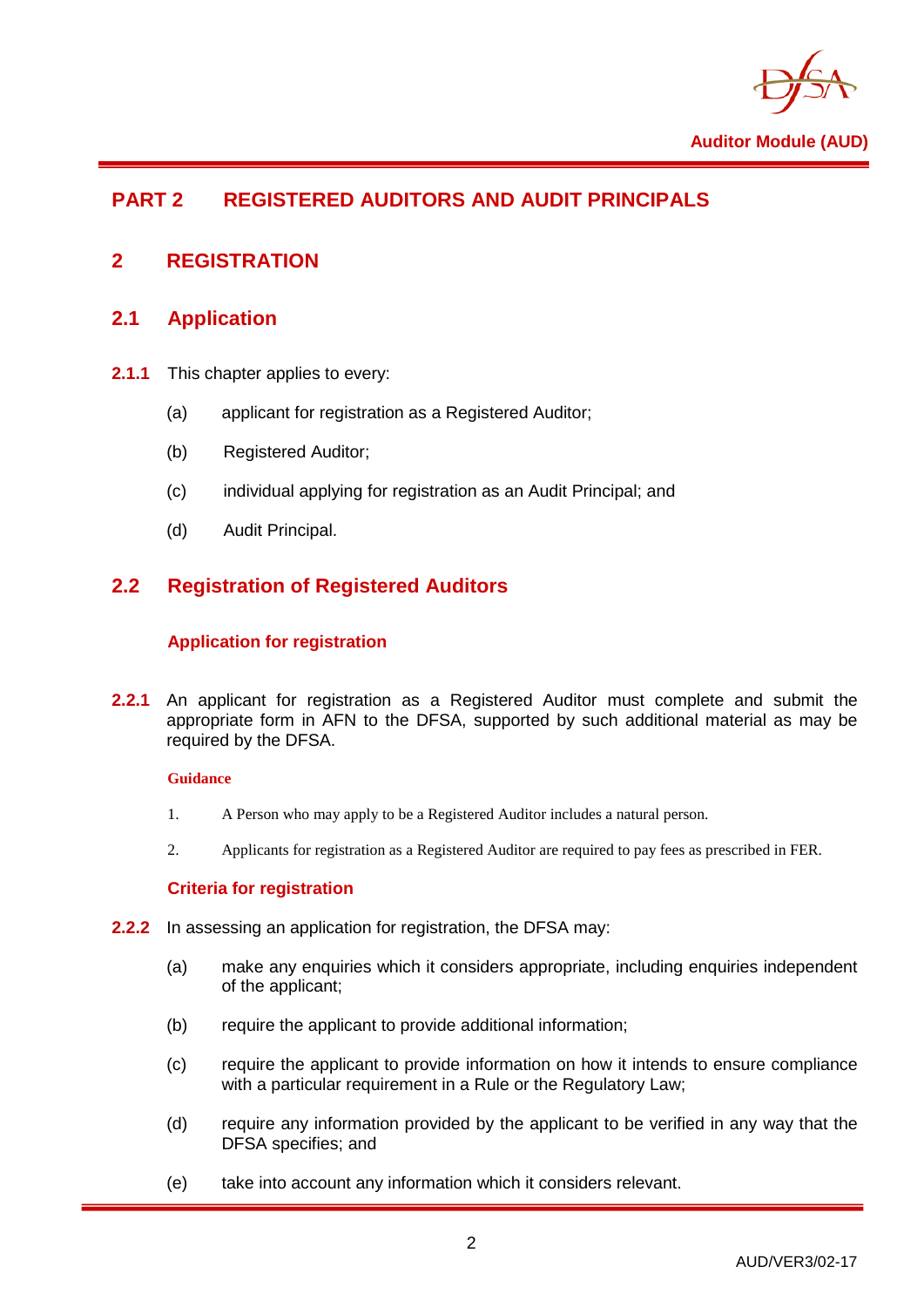

- **2.2.3** (1) An applicant for registration as a Registered Auditor must be able to demonstrate to the DFSA's satisfaction that it:
	- (a) is fit and proper;
	- (b) has professional indemnity insurance as required under section 4.3;
	- (c) has adequate systems, procedures and controls to ensure due compliance with:
		- (i) the International Standards on Auditing;
		- (ii) the International Standards on Quality Control; and
		- (iii) the Code of Ethics for Professional Accountants;
	- (d) has clear and comprehensive policies and procedures relating to compliance with all applicable legal requirements, including those in the Regulatory Law, AUD, AML and other relevant modules of the Rulebook, when providing audit services to a Domestic Firm, Public Listed Company or Domestic Fund;
	- (e) has adequate means to implement those policies and procedures and monitor that they are operating effectively and as intended;
	- (f) is controlled by a majority of individuals who hold Recognised Professional Qualifications;
	- (g) has identified at least one or more appropriate individuals, who will be appointed by it to undertake the responsibilities of an Audit Principal; and
	- (h) has complied with any other requirement specified by the DFSA.
	- (2) For the purposes of (1)(f) "majority" means:
		- (a) where under the Registered Auditor's constitution matters are decided on by the exercise of voting rights, a majority of the rights to vote on all, or substantially all, matters; or
		- (b) in any other case a majority of the Persons having rights under the constitution of the Registered Auditor to enable them to direct its overall policy or alter its constitution.
	- (3) For the purposes of assessing whether an applicant for registration meets the fit and proper requirement under (1)(a), the DFSA may consider:
		- (a) the application and submissions;
		- (b) its background and history;
		- (c) its ownership and Group structure;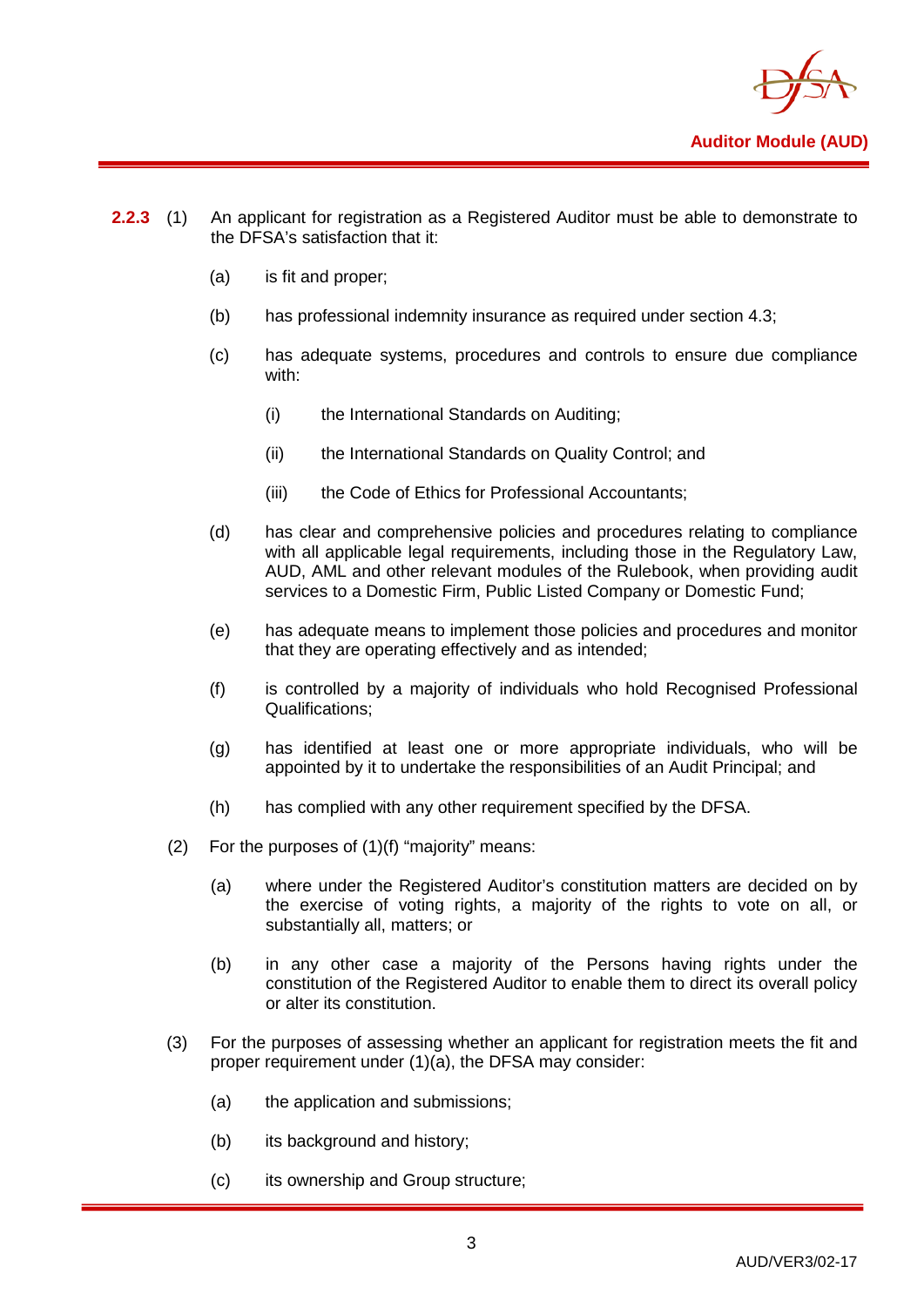

- (d) its resources, including human and technological;
- (e) whether the applicant's affairs are likely to be conducted and managed in a sound and prudent manner; and
- (f) any other matter considered relevant by the DFSA.
- (4) The DFSA will in assessing the matters in (1) and (3) consider the cumulative effect of factors which, if taken individually, may be regarded as insufficient to give reasonable cause to doubt the fitness and propriety of an applicant.

#### **Guidance**

Under Article 98 of the Regulatory Law, the DFSA may grant or refuse to grant registration and impose restrictions and conditions upon the registration.

## <span id="page-6-0"></span>**2.3 Continuing obligations of Registered Auditors**

- **2.3.1** To remain registered, a Registered Auditor must comply on a continuing basis with:
	- (a) the International Standards on Auditing, International Standards on Quality Control and the Code of Ethics for Professional Accountants;
	- (b) the registration criteria in Rule 2.2.3(1); and
	- (c) the Rules in chapter 6 regarding the conduct of audits and the preparation of audit reports.
- **2.3.2** A Registered Auditor must at all times have at least one individual appointed by it to undertake the responsibilities of an Audit Principal.
- **2.3.3** The DFSA may require a Registered Auditor which has not recently conducted any audit work under its registration to provide other examples of audit work it has carried out in order to demonstrate to the DFSA that it is still able to meet its continuing obligations.

#### **Guidance**

The DFSA may issue guidelines in the form of Practice Notes to assist Registered Auditors in applying the standards set out in Rule 2.3.1(a). These Practice Notes will highlight new emerging or otherwise relevant circumstances to assist a Registered Auditor in applying the relevant standard. Practice Notes will be published on the DFSA website.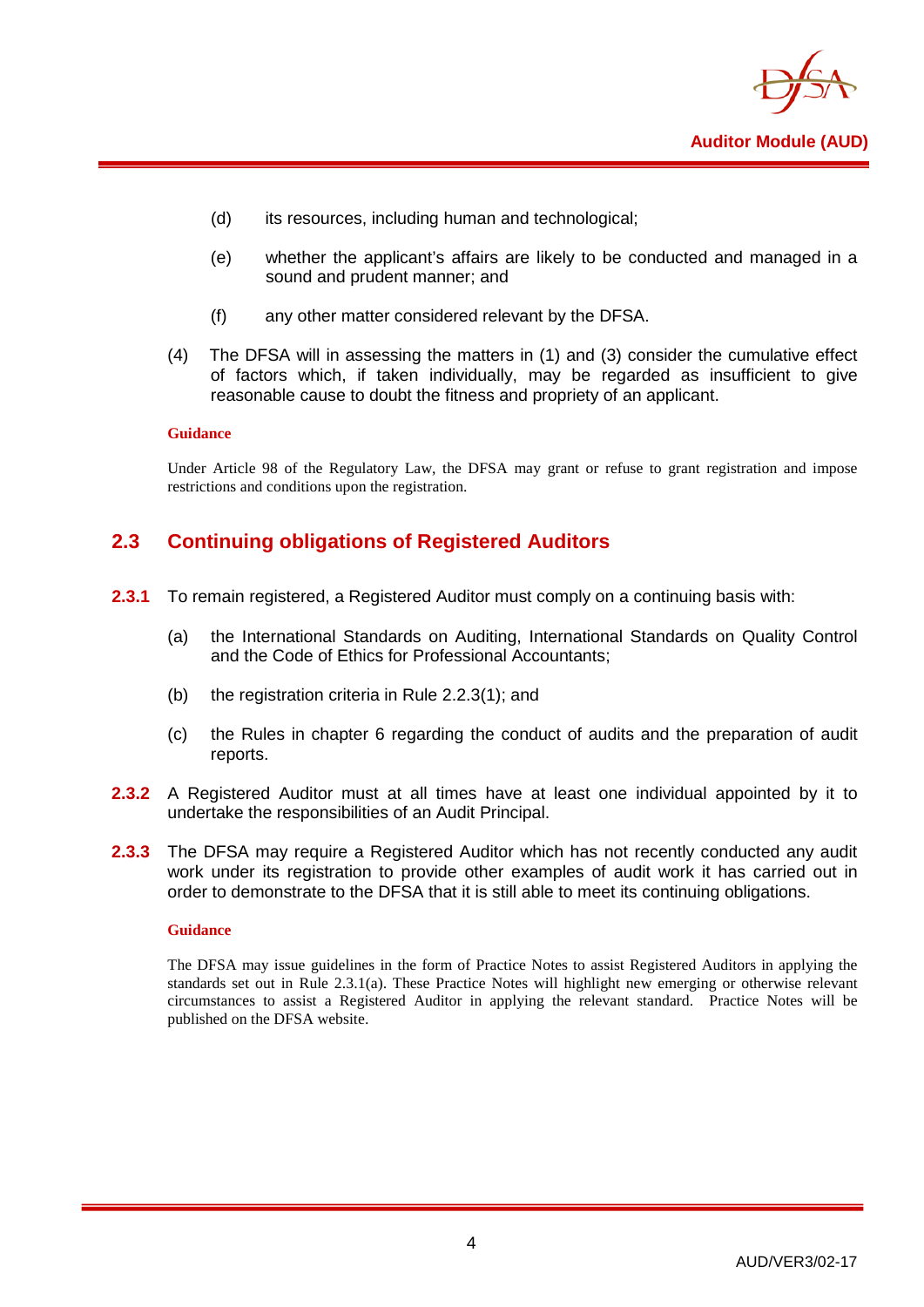

## <span id="page-7-0"></span>**2.4 Registration of Audit Principals**

#### **Guidance**

The general responsibilities of an Audit Principal are defined in Article 97(c) of the Regulatory Law.

#### **Application for registration**

**2.4.1** When applying for registration as an Audit Principal, both the relevant individual and the Registered Auditor must complete and submit the appropriate form in AFN, supported by such additional materials as may be required by the DFSA.

#### **Criteria for registration**

- **2.4.2** An individual applying for registration as an Audit Principal must be able to demonstrate to the DFSA's satisfaction that he:
	- (a) holds a Recognised Professional Qualification;
	- (b) is a member in good standing of a Recognised Professional Body;
	- (c) has at least 5 years of relevant post qualification audit experience in the past 7 years, including at least one year of experience in a managerial role supervising and finalising audits; and
	- (d) is fit and proper to conduct audit work.

## <span id="page-7-1"></span>**2.5 Continuing obligations of Audit Principals**

- **2.5.1** To remain registered, an Audit Principal must comply on a continuing basis with:
	- (a) the registration criteria in Rule 2.4.2; and
	- (b) the Principles in section 2.6.

## <span id="page-7-2"></span>**2.6 Principles for Audit Principals**

**2.6.1** The five Principles set out in this section apply to every Audit Principal.

#### **Guidance**

- 1. These Principles are derived from the fundamental principles published in the Code of Ethics for Professional Accountants.
- 2. If an Audit Principal breaches a Principle, the DFSA may consider suspending or withdrawing the registration of the Audit Principal on that basis.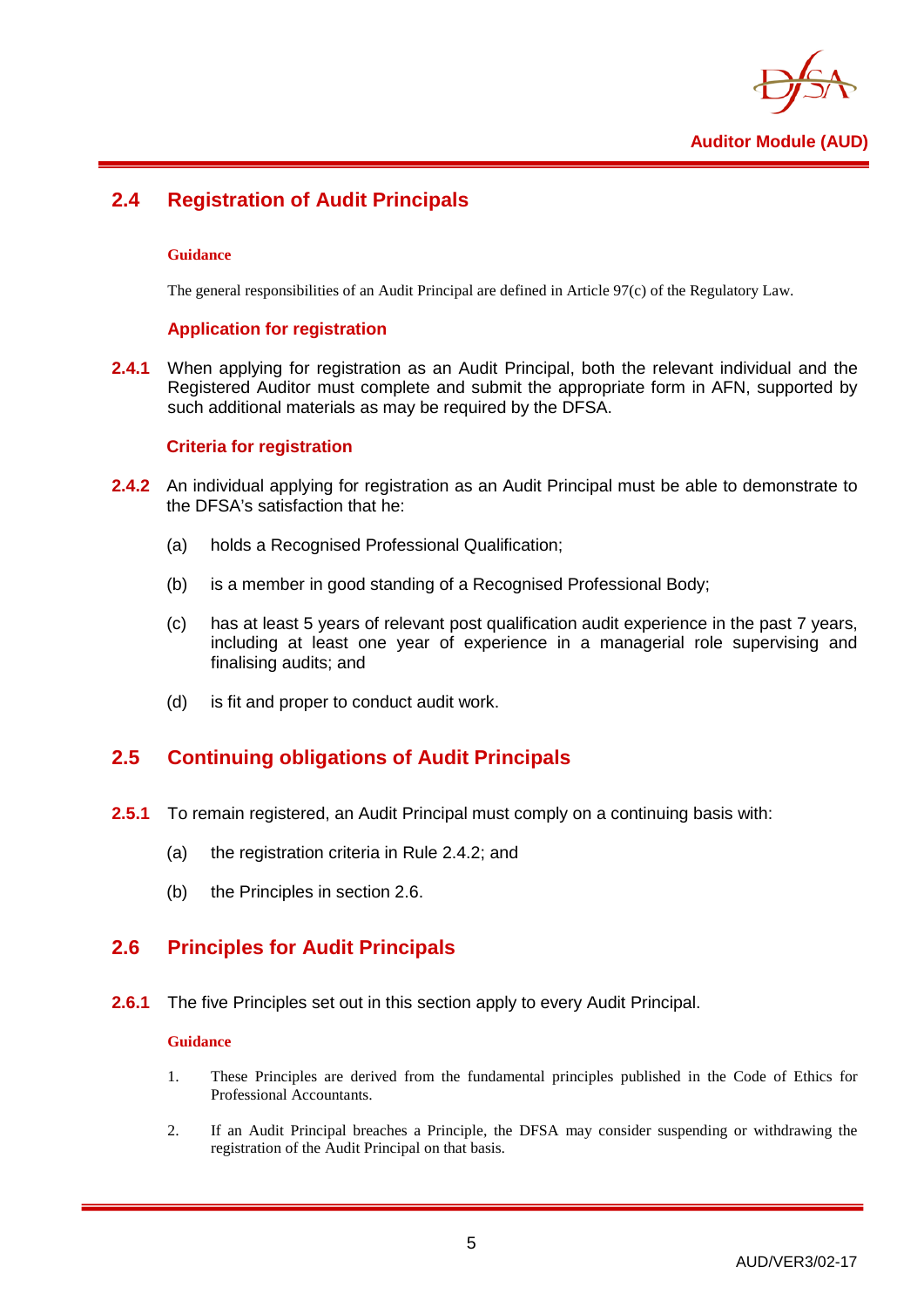

#### **Principle 1 - Integrity**

**2.6.2** An Audit Principal must be straightforward and honest in all professional and business relationships.

#### **Principle 2 - Objectivity**

**2.6.3** An Audit Principal must not allow bias, conflict of interest or the undue influence of others to override professional or business judgements.

#### **Principle 3 – Professional competence and due care**

**2.6.4** An Audit Principal must maintain professional knowledge and skill at the level required to ensure that a client or employer receives competent professional services based on current developments in practice, legislation and techniques and must act diligently and in accordance with applicable technical and professional standards.

#### **Principle 4 - Confidentiality**

**2.6.5** An Audit Principal must respect the confidentiality of information acquired as a result of professional and business relationships and, therefore, not disclose any such information to third parties without proper and specific authority, unless there is a legal or professional right or duty to disclose, nor use the information for the personal advantage of the Audit Principal or third parties.

#### **Principle 5 – Relations with the DFSA**

**2.6.6** An Audit Principal must deal with the DFSA in an open and co-operative manner and must promptly disclose to the DFSA any information of which the DFSA would reasonably expect to be notified.

## <span id="page-8-0"></span>**2.7 Transitional and Saving Provisions**

- **2.7.1** In this section:
	- (a) "previous Law" means the Regulatory Law as it was in force immediately before the commencement of the DIFC Laws Amendment Law No. 1 of 2014;
	- (b) "current Law" means the provisions of the Regulatory Law that came into force under the DIFC Laws Amendment Law No. 1 of 2014; and
	- (c) "the commencement" means the commencement of the current Law.
- **2.7.2** A Person who immediately before the commencement was registered as an Auditor by the DFSA under the previous Law is deemed on the commencement to be registered as a Registered Auditor under the current Law.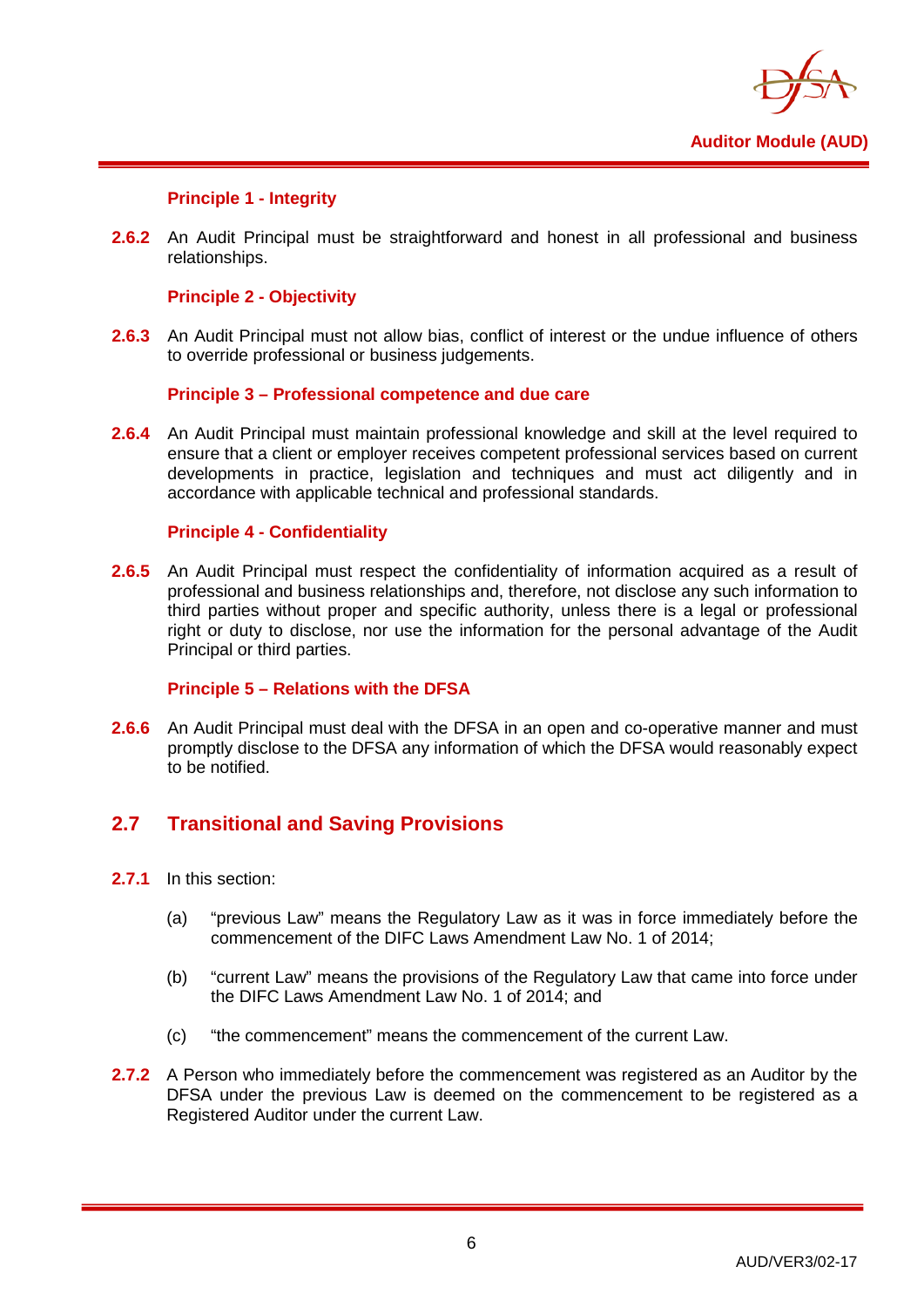

- **2.7.3** A Person who immediately before the commencement was appointed as an Audit Principal by a Registered Auditor under the previous Law is deemed on the commencement to be registered as an Audit Principal under the current Law.
- **2.7.4** An Audit Principal referred to in Rule 2.7.3 must submit the appropriate form in AFN (notification of intention to continue to undertake the responsibilities of an Audit Principal for a Registered Auditor) within 60 days of the commencement.
- 2.7.5 A Registered Auditor and an Audit Principal referred to in this section must continue to maintain any records which were required to be maintained under the previous Law for the period of time required under the previous Law.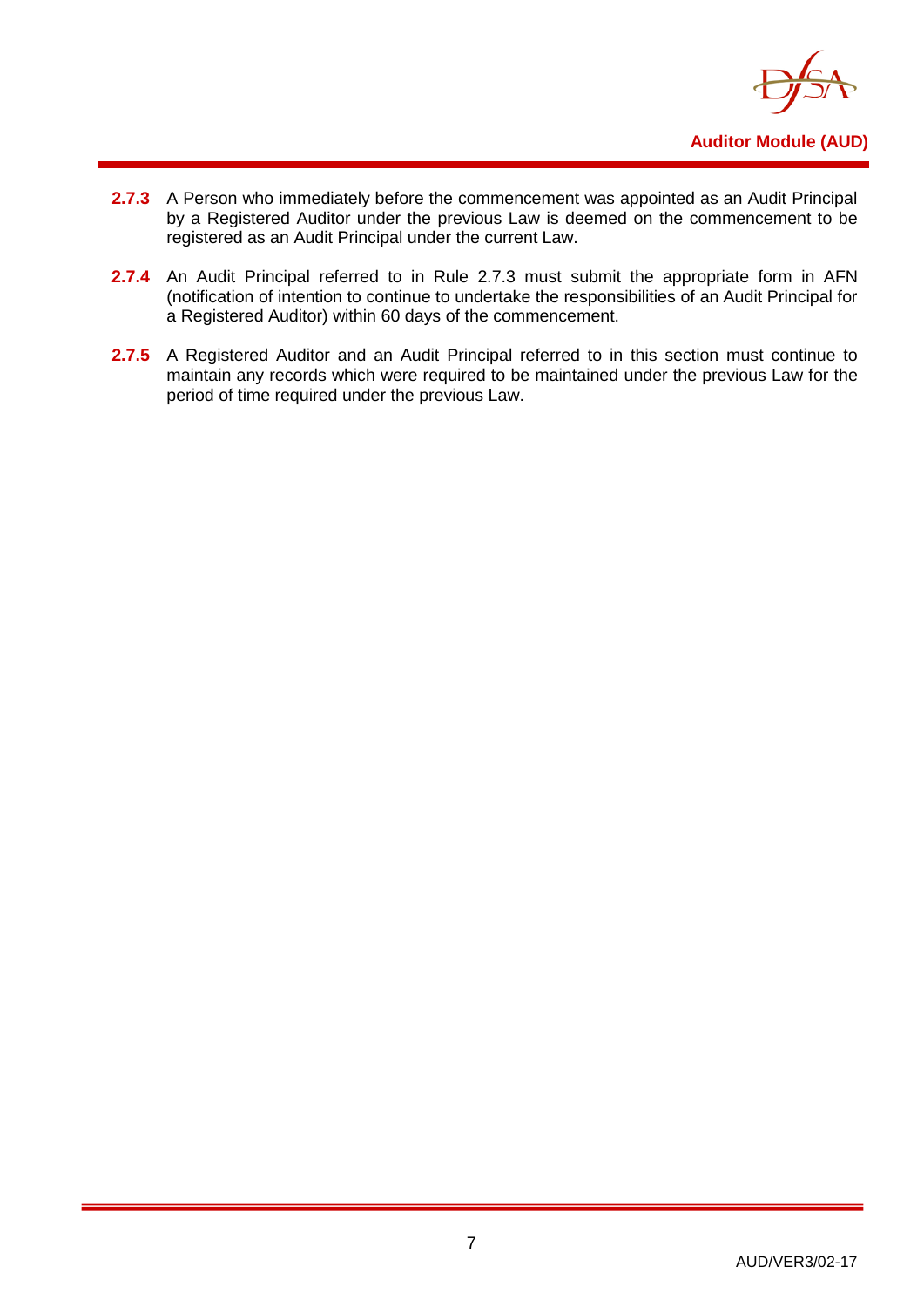

## <span id="page-10-1"></span><span id="page-10-0"></span>**3 SUSPENSION AND WITHDRAWAL OF REGISTRATION**

#### **3.1 Application**

- **3.1.1** This chapter applies to every:
	- (a) Registered Auditor; and
	- (b) Audit Principal.

## <span id="page-10-2"></span>**3.2 Suspension and withdrawal of registration of a Registered Auditor**

#### **Guidance**

- 1. Under Article 98A(1) of the Regulatory Law the DFSA may suspend or withdraw the registration of a Registered Auditor or Audit Principal on its own initiative or at the request of the Registered Auditor or Audit Principal.
- 2. Article 98A(2) of the Regulatory Law sets out the circumstances in which the DFSA may suspend or withdraw the registration of a Registered Auditor or Audit Principal.
- 3. Under Article 98A(5) of the Regulatory Law, the DFSA may temporarily suspend the registration of a Registered Auditor or Audit Principal pending completion of an investigation against the Auditor or Audit Principal. The DFSA may only exercise this power where, arising from the investigation, it reasonably believes that the Person has engaged in serious misconduct that may form grounds for withdrawal of the Person's registration. This might be, for example, where there is evidence of fraud, theft or other dishonest conduct or a risk to Client Assets. As the investigation is ongoing, the DFSA would ordinarily expect not to publicise a temporary suspension under this power. But the DFSA retains discretion to publicise such a suspension in an individual case if it is appropriate to do so given the particular circumstances.
- 4. Under Article 98A(7) of the Regulatory Law, a Registered Auditor or Audit Principal may refer a decision of the DFSA to suspend or withdraw its registration to the FMT. The DFSA decision to suspend or withdraw registration remains in force until the review is concluded and the FMT makes a further order, unless the FMT has made an interim order to stay the decision.
- 5. Under Article 98A(3) of the Regulatory Law the DFSA may make Rules containing requirements a Registered Auditor or Audit Principal must meet before the DFSA will grant a request by the Registered Auditor or Audit Principal to withdraw registration.
- 6. An application by a Registered Auditor or Audit Principal to withdraw their registration does not in itself result in a withdrawal of the registration. Until the DFSA withdraws the registration, the Registered Auditor or Audit Principal remains subject to, and must comply with, the Regulatory Law, Rules and any other relevant legislation administered by the DFSA.

#### **Suspension or withdrawal of registration on the DFSA's initiative**

**3.2.1** A Registered Auditor that has had its registration suspended by the DFSA, must not: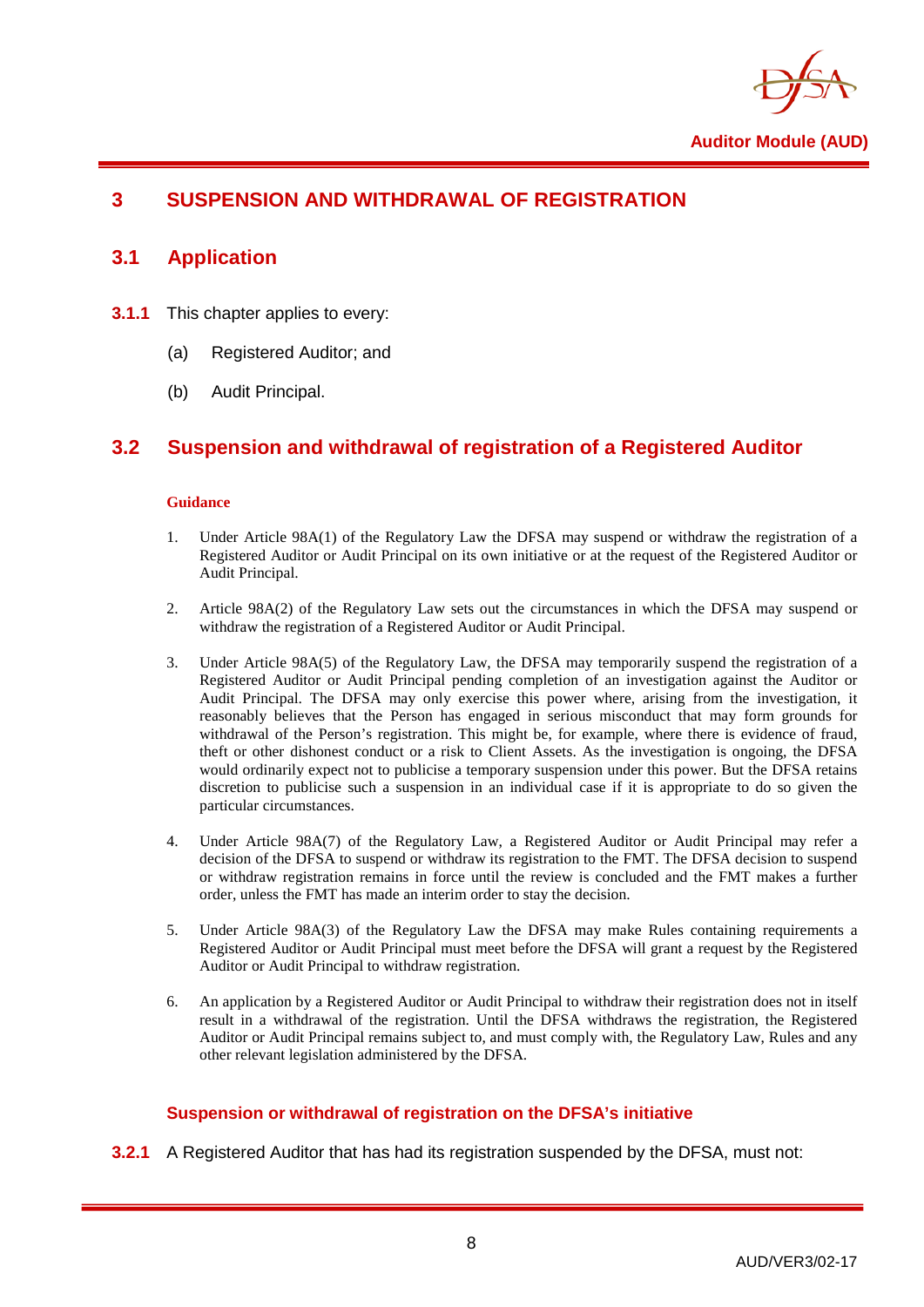

- (a) accept any new audit client who is a Relevant Person;
- (b) agree to being re-appointed by an existing audit client who is a Relevant Person; or
- (c) issue an audit report relating to a Relevant Person without the prior written consent of the DFSA.
- **3.2.2** If the DFSA suspends the registration of a Registered Auditor, it may impose such:
	- (a) conditions on the Registered Auditor as it sees fit during the period of the suspension; and
	- (b) requirements on the procedure for lifting the suspension as it considers appropriate.

#### **Requirements for withdrawal of registration at the request of the Registered Auditor**

- **3.2.3** (1) A request for withdrawal of registration by a Registered Auditor must be made by completing and submitting the appropriate form in AFN.
	- (2) Before granting a request for withdrawal the DFSA must first be satisfied that:
		- (a) the Registered Auditor has made appropriate arrangements with respect to its existing audit clients who are Relevant Persons; and
		- (b) any other matter which the DFSA would reasonably expect to be resolved has been resolved.
- **3.2.4** Once a Registered Auditor has filed a request to withdraw its registration, it must not accept any appointment or re-appointment as a Registered Auditor or issue any audit reports in relation to a Relevant Person without obtaining the prior written consent of the DFSA.

## <span id="page-11-0"></span>**3.3 Suspension or withdrawal of an Audit Principal**

#### **Suspension or withdrawal of registration on the DFSA's initiative**

- **3.3.1** An Audit Principal that has had his registration suspended by the DFSA must not in respect of a Relevant Person:
	- (a) manage the conduct of any audit work undertaken by a Registered Auditor; or
	- (b) sign any audit report, or other report required by the DFSA, on behalf of the Registered Auditor.
- **3.3.2** If the DFSA suspends the registration of an Audit Principal, it may impose such:
	- (a) conditions on the Audit Principal and Registered Auditor as it sees fit during the period of the suspension; and
	- (b) requirements on the procedure for lifting the suspension as it considers appropriate.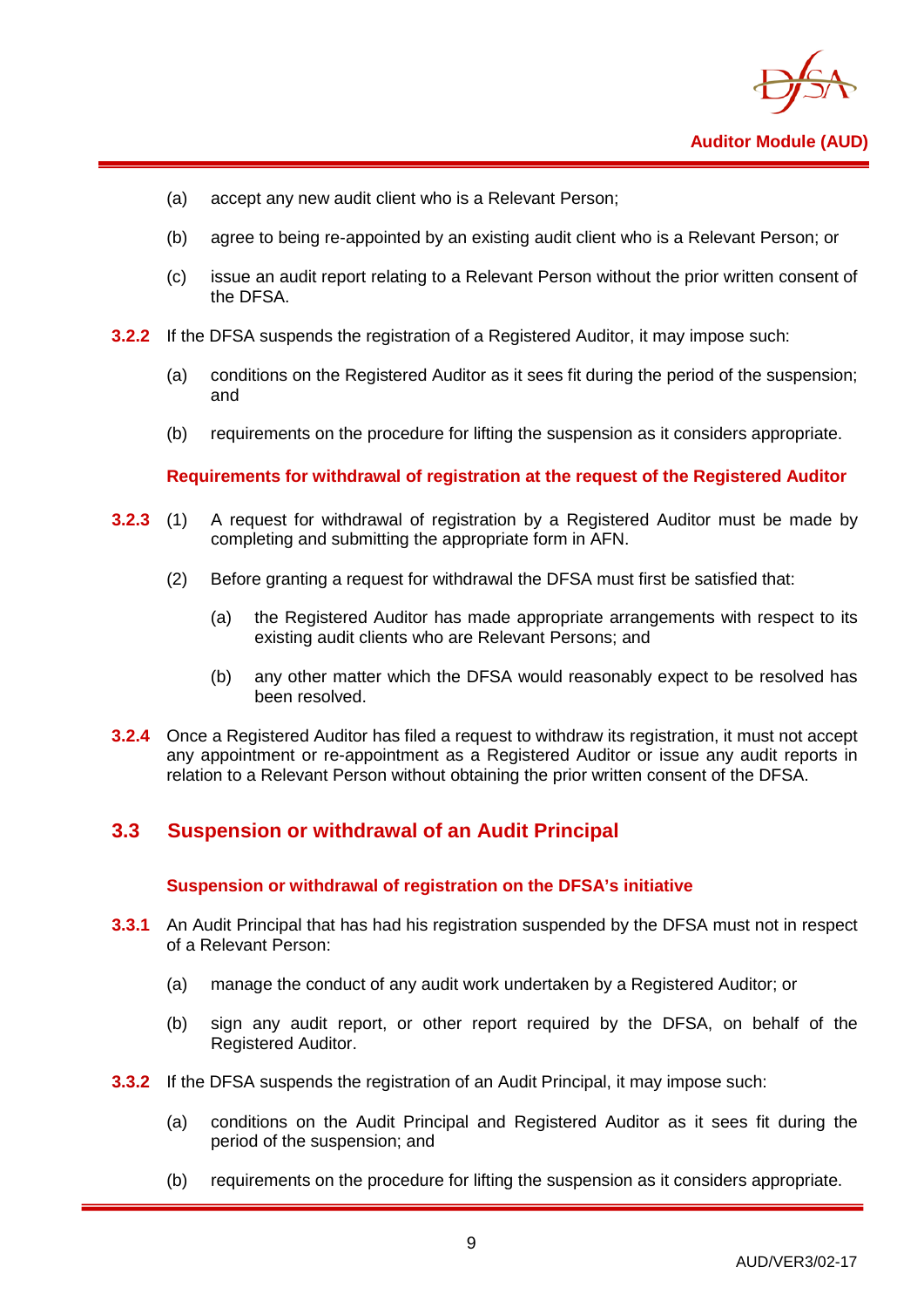

#### **Requirements for withdrawal of registration at the request of the Audit Principal or their Registered Auditor**

- **3.3.3** (1) A request for withdrawal of an Audit Principal's registration by the relevant Registered Auditor or Audit Principal must be made by completing and submitting the appropriate form in AFN.
	- (2) Before granting a request for withdrawal the DFSA must first be satisfied that:
		- (a) the Registered Auditor is able to continue to comply with Rule 2.3.2;
		- (b) the Registered Auditor has made appropriate arrangements with respect to its existing audit clients who are Relevant Persons; and
		- (c) any other matter which the DFSA would reasonably expect to be resolved has been resolved.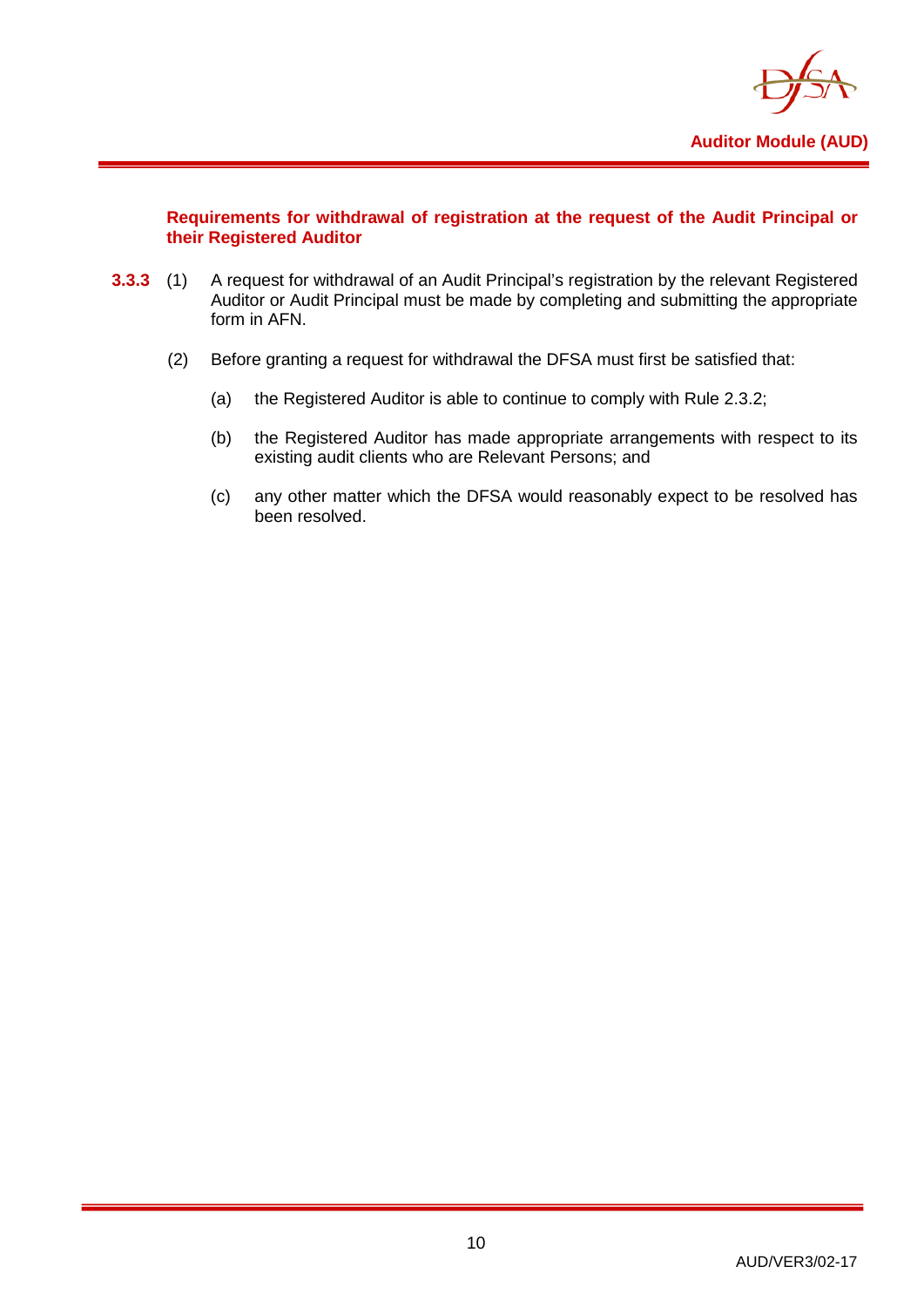

## <span id="page-13-1"></span><span id="page-13-0"></span>**4 GENERAL OBLIGATIONS**

## **4.1 Application**

<span id="page-13-2"></span>**4.1.1** This chapter applies to every Registered Auditor.

## **4.2 Employees' suitability and continuing professional development**

- **4.2.1** (1) A Registered Auditor must ensure that all Employees, including its Audit Principals, engaged in audit work for Relevant Persons:
	- (a) remain fit and proper to carry out their role; and
	- (b) undertake continuing professional development in accordance with the requirements of:
		- (i) the Recognised Professional Body of which the Employee is a member;
		- (ii) any applicable internal standards of the Registered Auditor; and
		- (iii) any direction given by the DFSA.
	- (2) A Registered Auditor must maintain records of continuing professional development undertaken by Employees, including its Audit Principals.

## <span id="page-13-3"></span>**4.3 Professional indemnity insurance**

- **4.3.1** (1) A Registered Auditor must at all times hold adequate and appropriate professional indemnity insurance which covers all types of civil liability arising in connection with the conduct of the Registered Auditor's business by Employees, including its Audit Principals.
	- (2) A Registered Auditor must arrange to hold appropriate run off cover that covers a period of 2 years after its registration as a Registered Auditor is withdrawn.
- **4.3.2** A Registered Auditor must, annually, provide to the DFSA information relating to the Registered Auditor's professional indemnity insurance policy, including the terms and duration of, and any claims made under, the policy.
- **4.3.3** A Registered Auditor must maintain proper records and all relevant information relating to:
	- (a) its professional indemnity insurance, including the terms of cover and its duration;
	- (b) how it established the adequacy and appropriateness of the cover for the purposes of Rule 4.3.1(1); and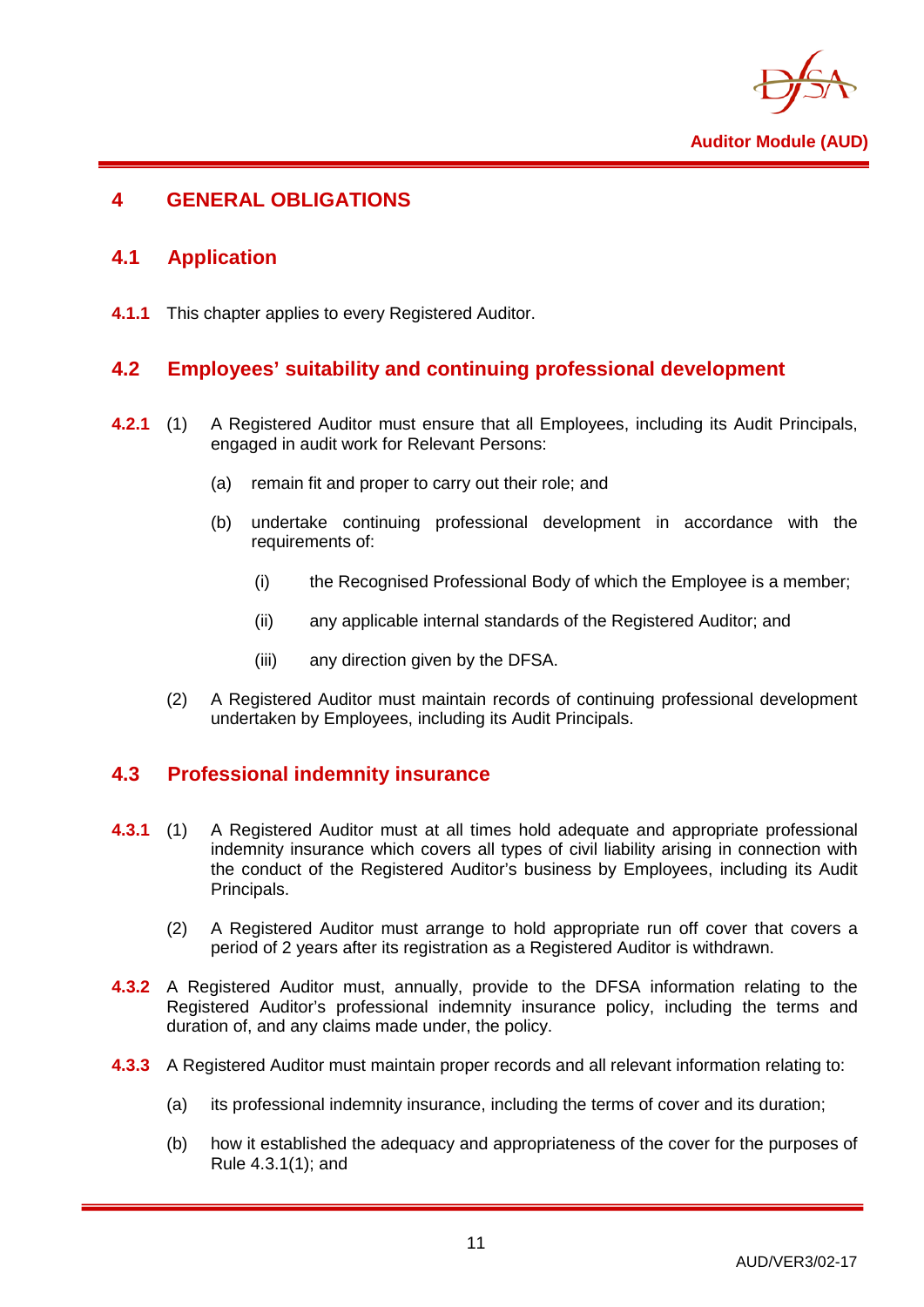

- (c) insurance claims made under its professional indemnity insurance policy.
- **4.3.4** A Registered Auditor must, upon a request by the DFSA, provide to the DFSA promptly the information referred to in Rule 4.3.3.

#### <span id="page-14-0"></span>**4.4 Working Papers**

- **4.4.1** A Registered Auditor must, subject to Rule 4.4.2, maintain sufficient Working Papers to:
	- (a) facilitate the proper performance of its functions and duties under these Rules; and
	- (b) be able to demonstrate to the DFSA that it properly performed its functions and duties under these Rules.
- **4.4.2** If a Registered Auditor:
	- (a) provides Audit Services to a Relevant Person which is part of a Group; and
	- (b) in providing those Audit Services, relies on Working Papers relating to the Group or to another member of the Group, including Working Papers prepared by another auditor,

it is not required to maintain a copy of the Working Papers referred to in (b) but must ensure that a copy of those Working Papers is readily accessible to it.

#### **Guidance**

A Registered Auditor should be aware that the requirement in Rule 4.4.2 extends to a Group or member of a Group, whether inside or outside the DIFC.

**4.4.3** A Registered Auditor must, upon request by the DFSA, provide to the DFSA promptly copies of Working Papers referred to in Rule 4.4.1 and Rule 4.4.2.

#### <span id="page-14-1"></span>**4.5 Records**

- **4.5.1** (1) A Registered Auditor must maintain the records referred to in this chapter for a period of at least 6 years. In the case of the Working Papers referred to in Rule 4.4.1 or 4.4.2, those records must be kept or be accessible (as the case may be) for a period of 6 years from the date of completion of each audit carried out.
	- (2) The records, however stored, must be capable of production in English on paper and within a reasonable period not exceeding 3 business days if requested by the DFSA.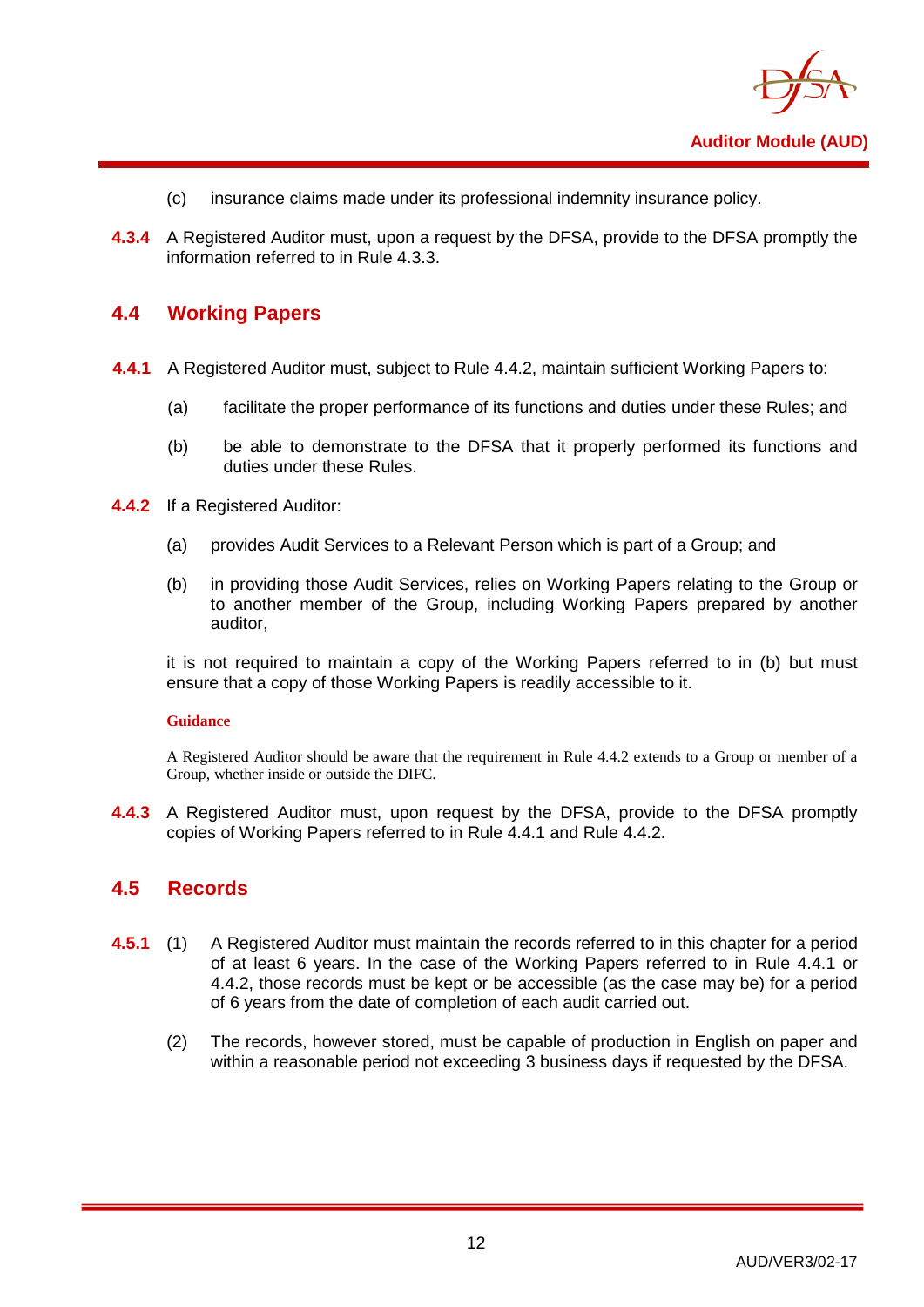

## <span id="page-15-0"></span>**4.6 Notification of changes and events**

#### **Guidance**

- 1. This section sets out Rules on specific events, changes or circumstances that require notification to the DFSA and outlines the process and requirements for notifications.
- 2. A Registered Auditor should be aware that it will breach Article 66 of the Regulatory Law if it provides information to the DFSA which is false, misleading or deceptive, or conceals information where the concealment of such information is likely to mislead or deceive the DFSA.

#### **Changes in core information**

- **4.6.1** A Registered Auditor must provide the DFSA with reasonable advance notice of any change in:
	- (a) the Registered Auditor's name;
	- (b) any business or trading name under which the Registered Auditor carries on its business;
	- (c) the legal nature of the Registered Auditor;
	- (d) the address of the Registered Auditor's principal place of business in the DIFC, where applicable;
	- (e) (in the case of a Branch) its registered office or head office address;
	- (f) the details of any other branches or offices of the Registered Auditor;
	- (g) the details of any affiliated offices, associations or networks; and
	- (h) its Audit Principals.

#### **Events having a regulatory impact**

- **4.6.2** A Registered Auditor must notify the DFSA immediately if it becomes aware, or has reasonable grounds to believe, that any of the following matters may have occurred or may be about to occur:
	- (a) the Registered Auditor fails to satisfy the fit and proper requirements in Rule 2.2.3 or its continuing obligations in section 2.3;
	- (b) any of its Audit Principals no longer meets the registration criteria in Rule 2.4.2;
	- (c) any of its Audit Principals fails to comply with his obligations under DFSA administered legislation;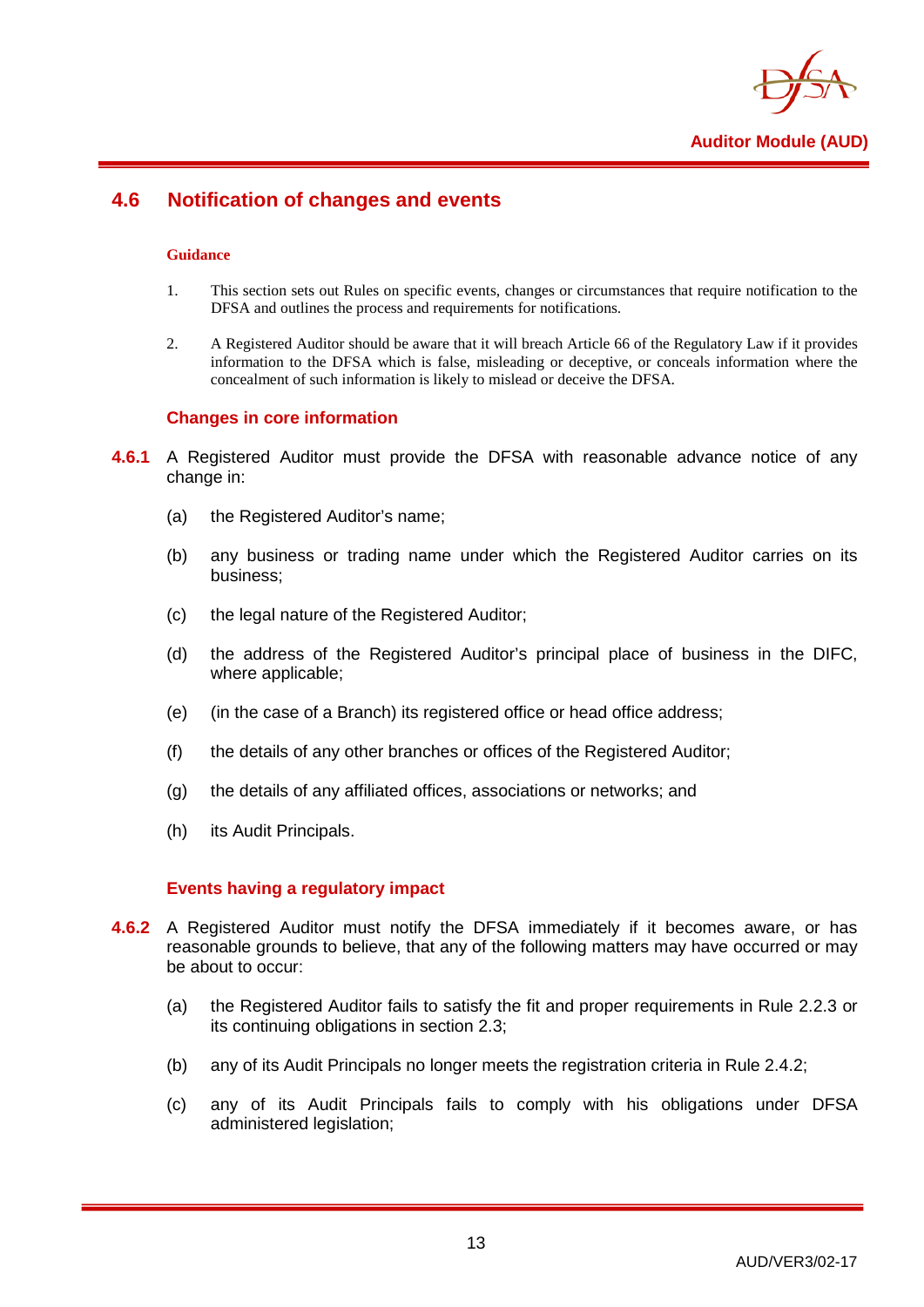

- (d) any claim is made against the Registered Auditor relating to the provision of Audit Services, including but not limited to, a claim lodged against the Registered Auditor's professional indemnity insurance policy;
- (e) the Registered Auditor or any of its Employees, including its Audit Principals, breaches a Rule;
- (f) the Registered Auditor or any of its Employees, including its Audit Principals, breaches any requirement imposed by any applicable law relating to the provision of Audit Services; or
- (g) there is a significant failure in the Registered Auditor's systems or controls.

#### **Action by other regulators**

- **4.6.3** A Registered Auditor must notify the DFSA immediately of:
	- (a) the grant or refusal of any application for, or revocation of, authorisation of the Registered Auditor to carry on audit services in any jurisdiction outside the DIFC;
	- (b) the Registered Auditor becoming aware that a government or other regulatory body (including a self-regulatory body) exercising powers and performing functions related to the regulation of auditors has started an investigation into the conduct of the Registered Auditor or of any of its Audit Principals;
	- (c) the appointment of inspectors, however named, by a governmental or other regulatory body (including a self-regulatory body) exercising powers and performing functions related to the regulation of auditors, to investigate the affairs of the Registered Auditor or any of its Audit Principals; or
	- (d) the imposition of disciplinary measures or sanctions on the Registered Auditor or any of its Audit Principals in relation to its conduct of audit work by a government or other regulatory body exercising powers and performing functions related to the regulation of auditors.

#### **Guidance**

The notification requirement in Rule 4.6.3 (b) extends to investigations relating to any Employee provided the conduct investigated relates to or impacts on the affairs of the Registered Auditor.

## <span id="page-16-0"></span>**4.7 Communication with the DFSA**

**4.7.1** A Registered Auditor must ensure that any communication with the DFSA is conducted in the English language.

#### **Guidance**

GEN section 6.10 sets out Rules about how information is to be provided to the DFSA.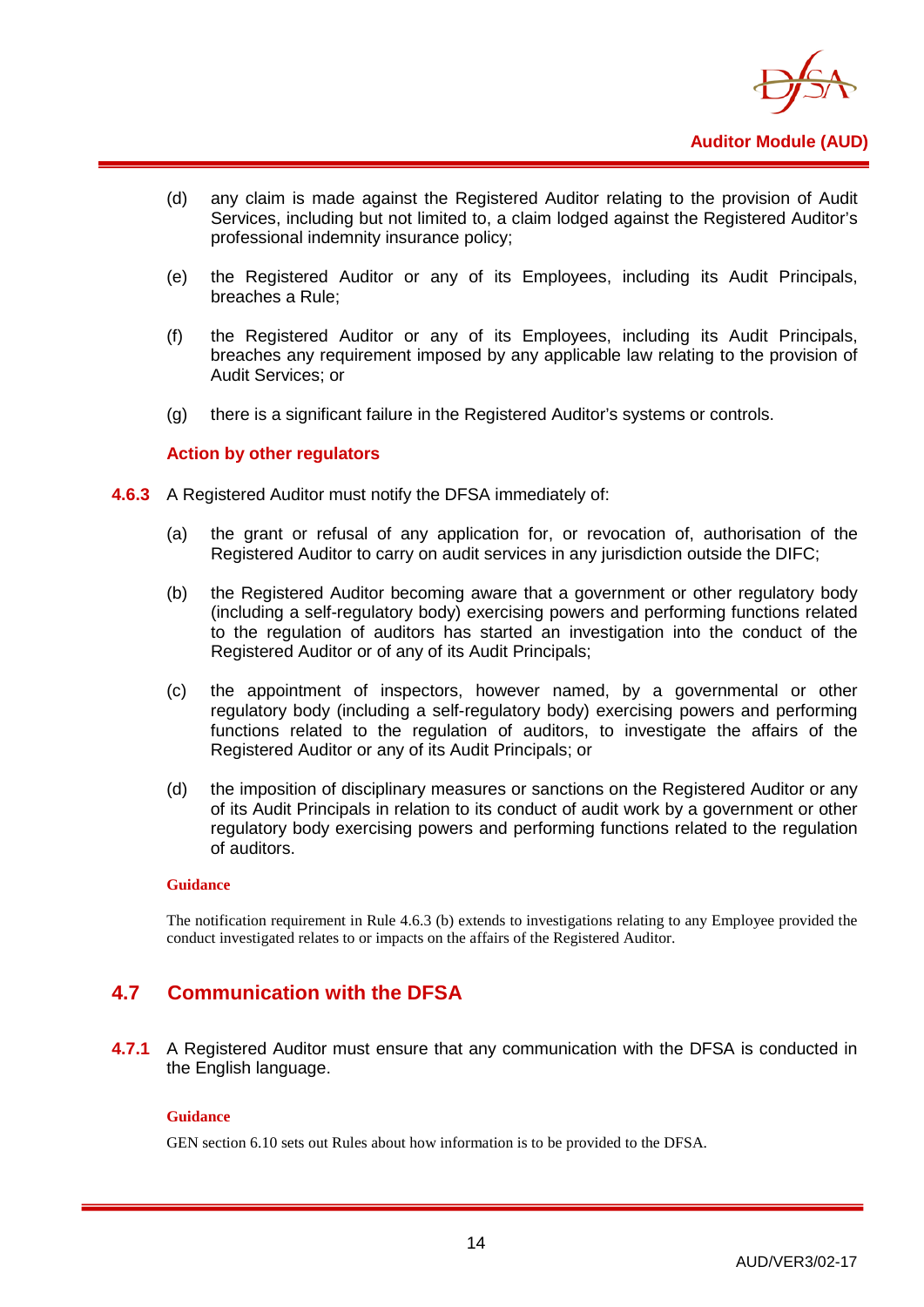

## <span id="page-17-0"></span>**4.8 Annual information return**

**4.8.1** A Registered Auditor must complete the Annual Information Return form in AFN for each calendar year and submit the form to the DFSA by 31 January of the following year.

## <span id="page-17-1"></span>**4.9 Anti-Money Laundering**

#### **Guidance**

A Registered Auditor should be aware of, and comply at all times with, its AML obligations which are contained in the AML module of the DFSA Rulebook.

## <span id="page-17-2"></span>**4.10 Disclosure of regulatory status**

- **4.10.1** A Registered Auditor must not:
	- (a) misrepresent its regulatory status with respect to the DFSA expressly or by implication; or
	- (b) use or reproduce the DFSA logo without express written permission from the DFSA and in accordance with any conditions for use imposed by the DFSA.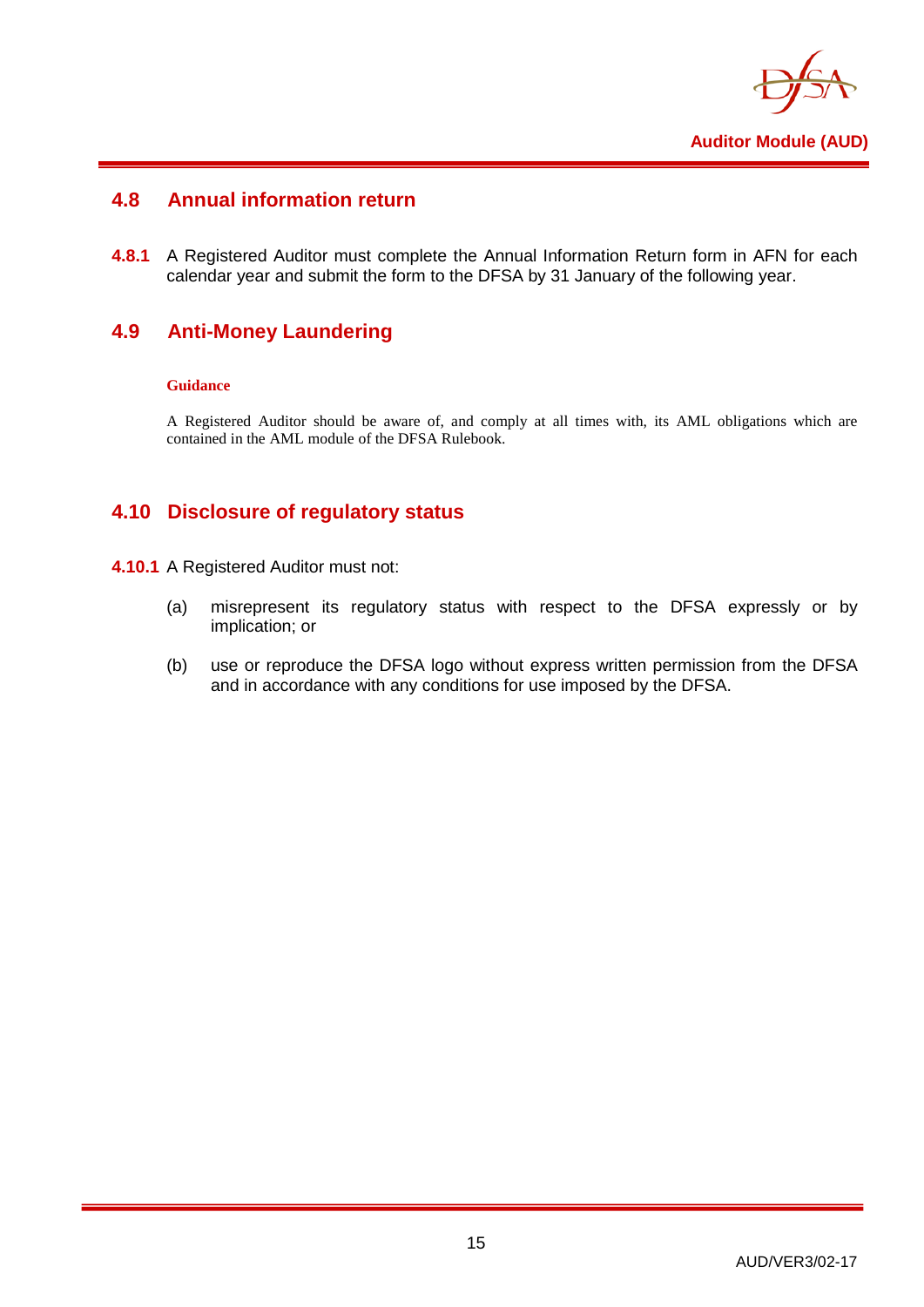

## <span id="page-18-0"></span>**PART 3 – APPOINTMENT AND RESIGNATION OF AUDITOR AND CONDUCT OF AUDITS**

## <span id="page-18-2"></span><span id="page-18-1"></span>**5 APPOINTMENT AND RESIGNATION OF AUDITOR**

## **5.1 Application**

<span id="page-18-3"></span>**5.1.1** This chapter applies to every Auditor.

#### **5.2 Consent to appointment as an Auditor**

#### **Prescribed non-audit services**

- **5.2.1** The following services are prescribed non-audit services for the purposes of Article 99A(2)(c) of the Regulatory Law:
	- (a) the Compliance Officer function;
	- (b) the internal audit function; and
	- (c) the preparation of accounting records or financial statements.

#### **Guidance**

An Auditor is prohibited from acting as an Auditor for an Authorised Person, Public Listed Company or Domestic Fund if it is providing any of the services set out in Rule 5.2.1 to the Authorised Person, Public Listed Company or the Fund Manager, Trustee or member of a Governing Body of the Domestic Fund. This is because the provision of such non-audit services creates a risk of a fundamental conflict of interest that would potentially prevent the Auditor from carrying out Audit Services properly. However, Auditors should be aware that there may also be other types of non-audit services which can create a conflict of interest and that may need to be considered on a case by case basis under Article 99A(2)(a) and (b) of the Regulatory Law to determine whether such other non-audit services create a conflict of interest or lack of independence that affect its ability to provide Audit Services to the Authorised Person, Public Listed Company or Domestic Fund.

#### **Rotation of an Audit Principal of a Public Listed Company**

- **5.2.2** (1) A Registered Auditor must not consent to an appointment or continue to act as the Auditor of a Public Listed Company if the Audit Principal who has responsibility for the conduct of the audit of the Public Listed Company has acted as Audit Principal in relation to that Company for a period exceeding the maximum period permitted under the Code of Ethics for Professional Accountants and has not been rotated as required under that Code.
	- (2) The period referred to in (1) is prescribed for the purposes of Article 99A(2)(d) of the Regulatory Law.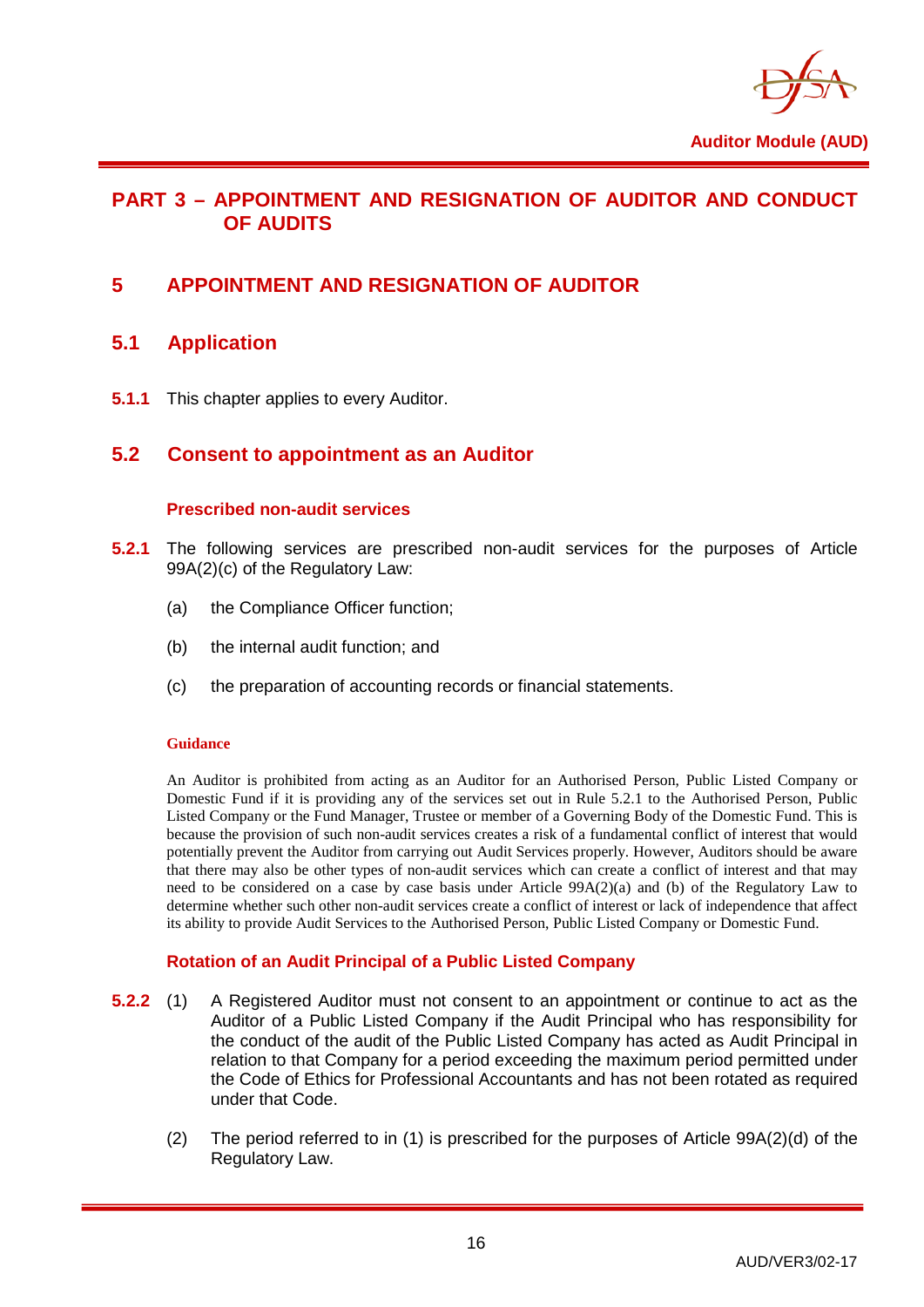

## <span id="page-19-0"></span>**5.3 Resignation of Auditor**

- **5.3.1** (1) An Auditor must notify the DFSA in writing if it resigns due to the failure by an Authorised Person, Public Listed Company or Domestic Fund to address significant concerns which have previously been raised by the Auditor with the senior management of that Person.
	- (2) The notification under (1) must include sufficient details of the Person concerned, the concerns raised and the failure by that Person to address the concerns.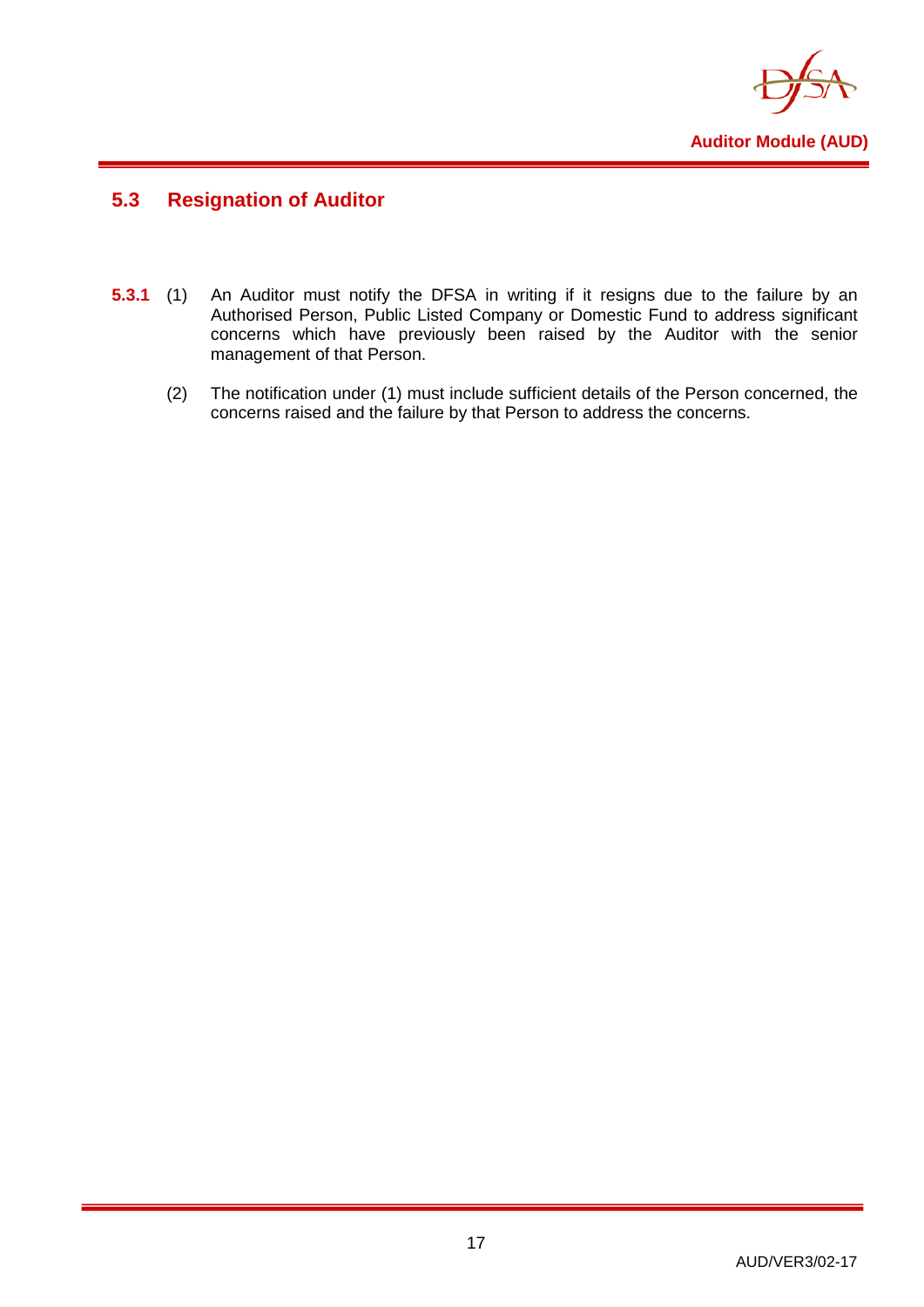

## <span id="page-20-1"></span><span id="page-20-0"></span>**6 CONDUCT OF AUDITS AND PREPARATION OF AUDIT REPORTS**

## **6.1 Application**

<span id="page-20-2"></span>**6.1.1** This chapter applies to every Auditor.

## **6.2 Conduct of audits and contents of audit reports**

**6.2.1** An Auditor must conduct an audit, and prepare the contents of any relevant audit report, referred to in Rules in accordance with the standards in the following table:

| <b>Type of Report</b>                                               | <b>Relevant Standards</b>                                                                                                           | <b>Report Contents</b> |
|---------------------------------------------------------------------|-------------------------------------------------------------------------------------------------------------------------------------|------------------------|
| <b>Financial Statements</b><br>Auditor's Report                     | International Standards on Auditing                                                                                                 | <b>ISA 700</b>         |
| <b>Regulatory Return</b><br>Auditor's Report for a<br>Domestic Firm | International<br><b>Standards</b><br>on.<br>Assurance Engagement (ISAE) or<br>International Standards on Related<br>Services (ISRS) | A1.1.1                 |
| Regulatory Return<br>Auditor's Report for a<br><b>Branch</b>        |                                                                                                                                     | A1.1.2                 |
| Client Money Auditor's<br>Report                                    |                                                                                                                                     | A2.1.1                 |
| <b>Insurance Monies</b><br><b>Auditor's Report</b>                  |                                                                                                                                     | A3.1.1                 |
| Safe Custody Auditor's<br>Report                                    |                                                                                                                                     | A4.1.1                 |
| <b>Fund Auditor's Report</b>                                        | In accordance with Chapter 9 of the<br>Investment<br>Collective<br><b>Rules</b><br>module of the DFSA Rulebook                      | A5.1.1                 |
| <b>Public Listed Company</b><br><b>Auditor's Report</b>             | In accordance with Chapter 5 of the<br>module<br>the<br><b>DFSA</b><br>MKT<br>of<br>Rulebook                                        | A6.1.1                 |

- **6.2.2** (1) An Auditor must ensure that every audit report produced by it includes the name of:
	- (a) the Audit Principal, if it is a Registered Auditor; or
	- (b) the relevant individual responsible for managing the audit work relating to the relevant audit report, if it is not a Registered Auditor.
	- (2) An individual referred to in (1)(a) or (b) is not by reason of being named in an audit report in accordance with (1), subject to any civil liability to which he would not otherwise be subject.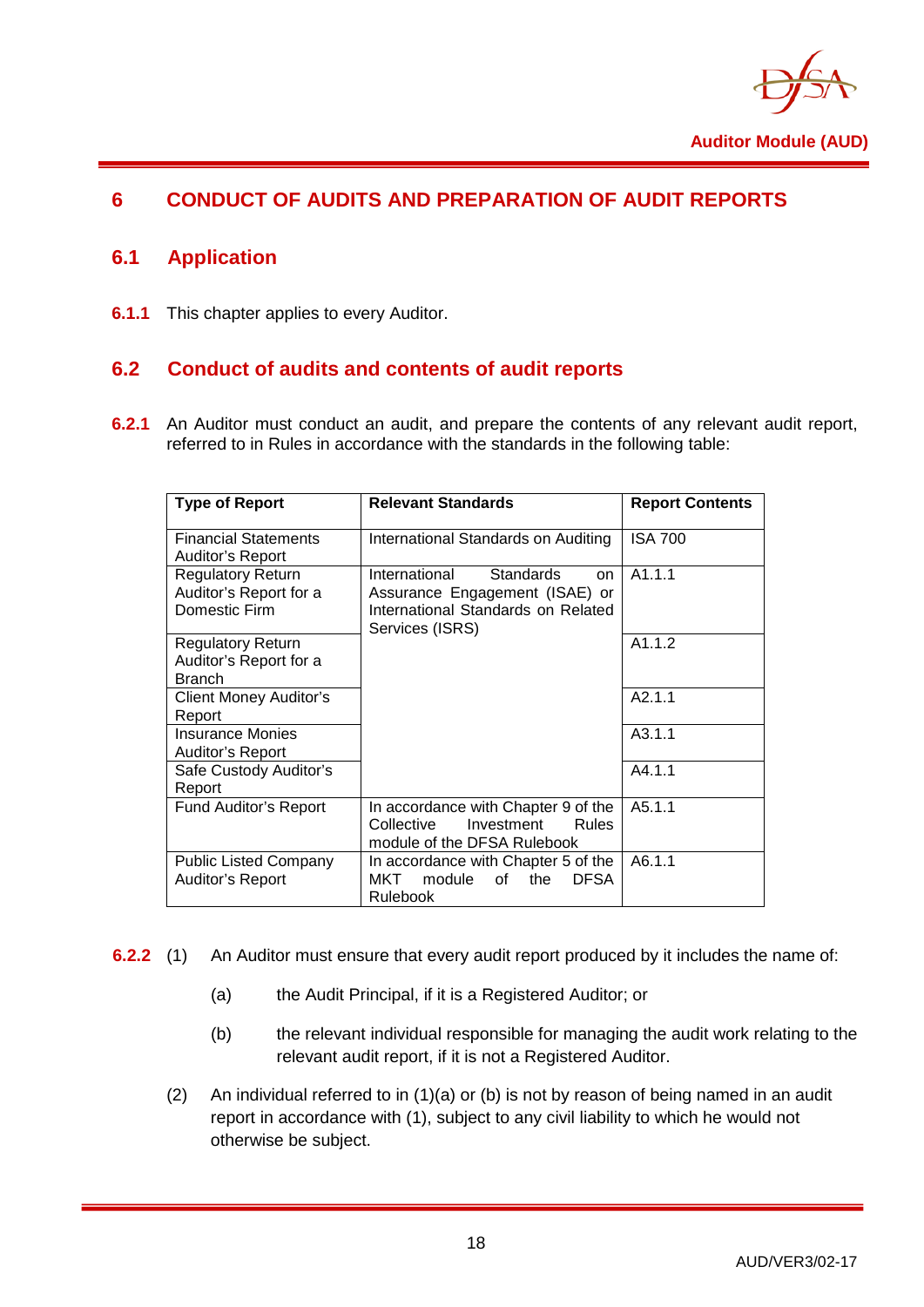

## <span id="page-21-0"></span>**APP1 REGULATORY RETURNS AUDITORS REPORT**

- **A1.1.1** In producing a Regulatory Returns Auditor's Report for a Domestic Firm, an Auditor must state whether:
	- (a) it has received all the necessary information and explanations for the purposes of preparing the report to the DFSA;
	- (b) the Authorised Person's regulatory returns, specified in PIB, PIN or AMI, to the DFSA have been properly reconciled with the appropriate audited financial statements;
	- (c) the Authorised Person's regulatory returns, specified in PIB, PIN or AMI, submitted to the DFSA on a quarterly basis have been properly reconciled with the appropriate annual returns;
	- (d) the Authorised Person's financial resources as at its financial year end have been properly calculated in accordance with the applicable Rules in PIB, PIN or AMI (as the case may be) and are sufficient to meet the relevant requirements;
	- (e) (in the case of an Authorised Firm other than an Insurer) the Capital Resources have been calculated in accordance with the applicable Rules in PIB;
	- (f) (in the case of an Authorised Firm other than an Insurer) the Capital Resources maintained exceed the Capital Requirement in accordance with the applicable Rules in PIB;
	- (g) (in the case of an Authorised Firm) the regulatory returns specified in PIB or PIN have been properly prepared by the Authorised Firm in accordance with the applicable rules in PIB or PIN;
	- (h) (in the case of an Authorised Firm) the Authorised Firm has kept proper Accounting Records in accordance with the applicable Rules in PIB or PIN;
	- (i) (in the case of an Authorised Firm which is subject to Expenditure Based Capital Minimum) the Expenditure Based Capital Minimum has been calculated in accordance with the applicable Rules in PIB; and
	- (j) (in the case of an Authorised Firm in Category 3B, 3C or 4, and which is subject to Expenditure Based Capital Minimum) the Capital Requirement maintained exceeds its Expenditure Based Capital Minimum and has been maintained in the form of liquid assets in accordance with the applicable Rules in PIB.
- **A1.1.2** In producing a Regulatory Returns Auditor's Report for a Branch, an Auditor must state whether;
	- (a) the Authorised Person's regulatory returns have been properly reconciled with the Branch's financial statements; and
	- (b) in the case of an Authorised Firm;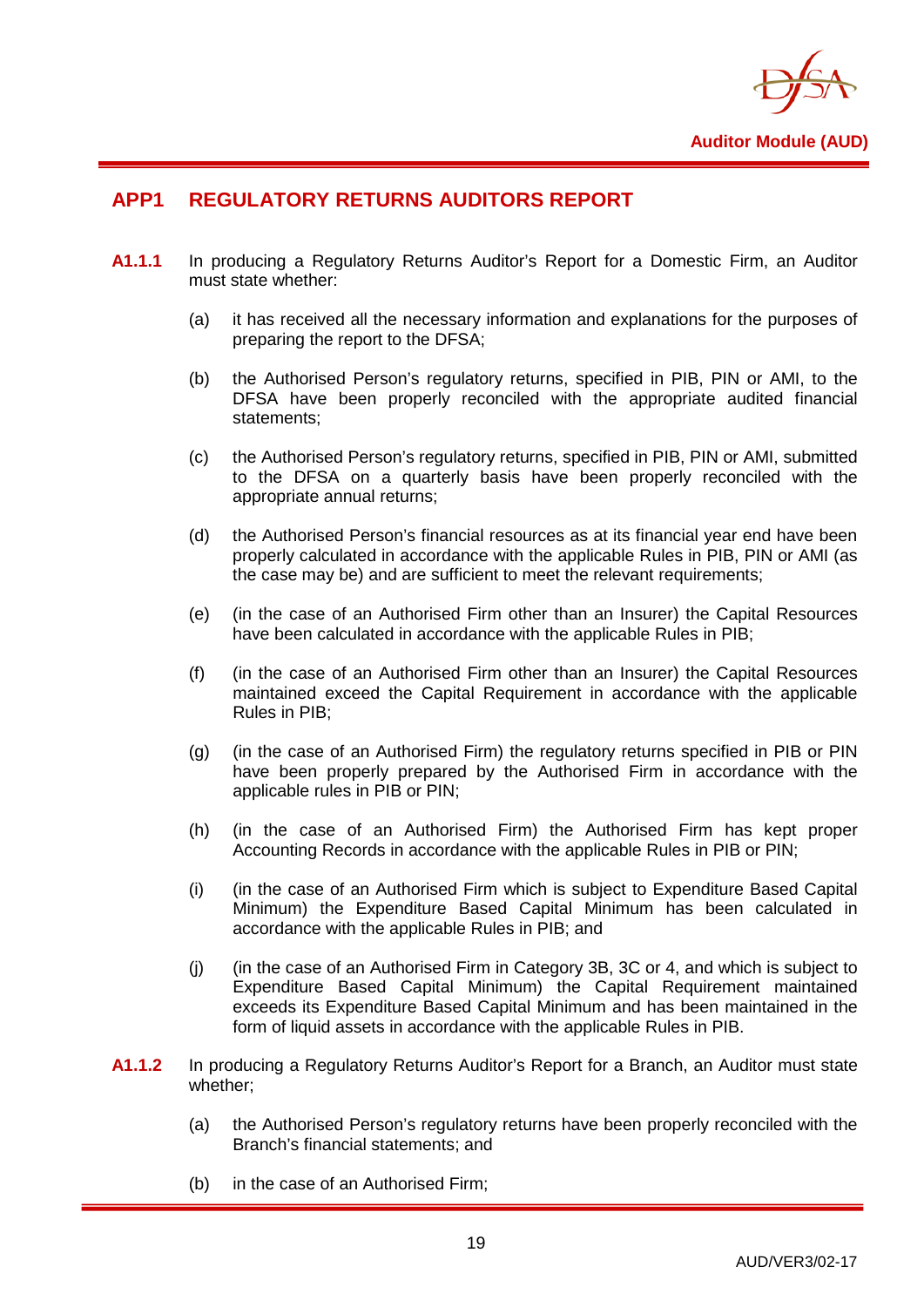

- (i) the regulatory returns specified in PIN or PIB have been properly prepared by the Authorised Firm in accordance with the applicable rules in PIB or PIN; and
- (ii) the Authorised Firm has kept proper Accounting Records in accordance with the applicable Rules in PIB or PIN.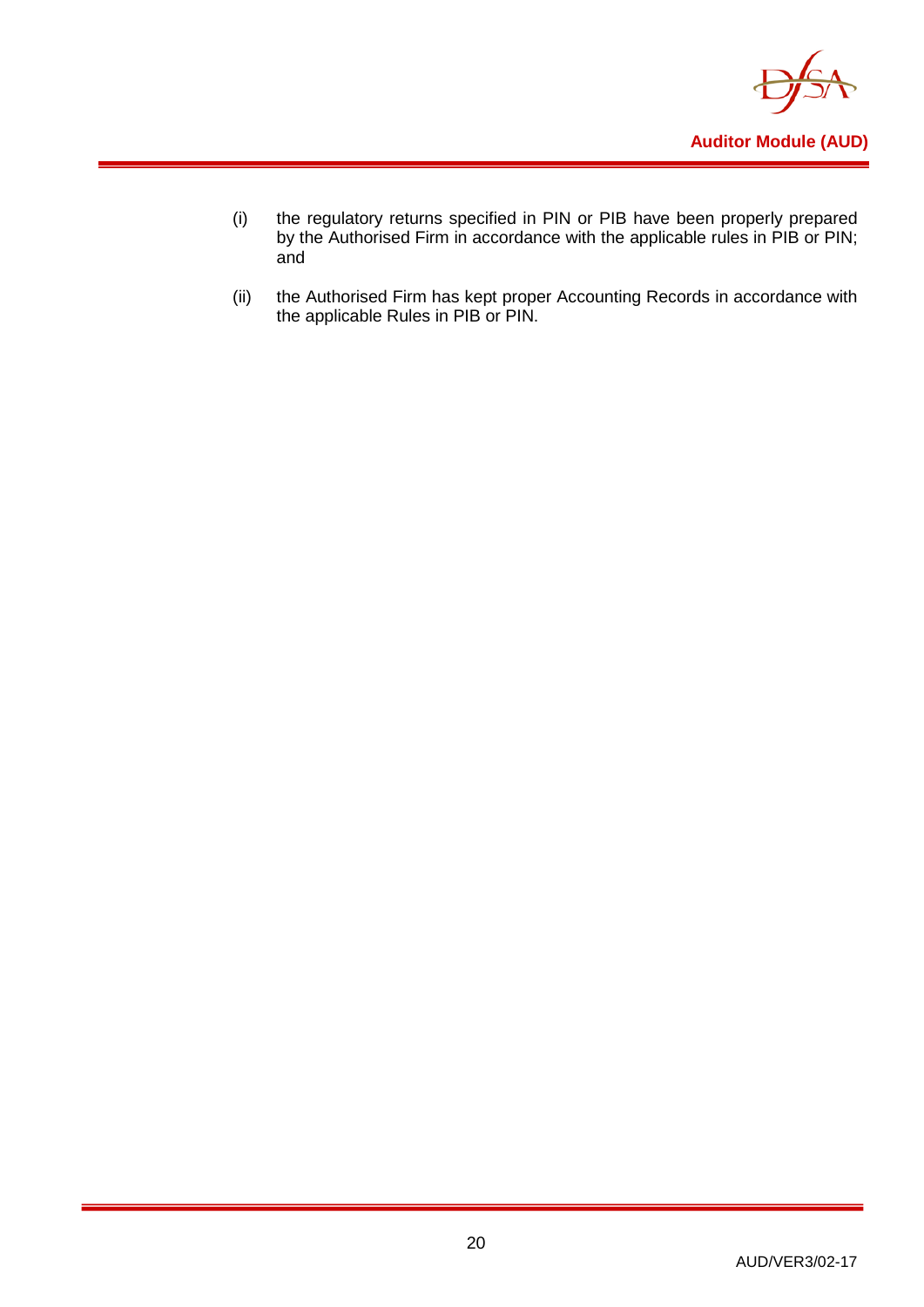

## <span id="page-23-0"></span>**APP2 CLIENT MONEY AUDITOR'S REPORT**

- **A2.1.1** In producing a Client Money Auditor's Report, an Auditor must state as at the date on which the Authorised Firm's audited statement of financial position was prepared:
	- (a) the amount of Client Money an Authorised Firm was holding and controlling in accordance with COB chapter 6 and with the Client Money Provisions; and
	- (b) whether:
		- (i) the Authorised Firm has maintained throughout the year systems and controls to enable it to comply with the relevant provisions of COB chapter 6 and, if applicable, COB App5;
		- (ii) the Authorised Firm's controls are such as to ensure that Client Money is identifiable and secure at all times;
		- (iii) any of the requirements in COB chapter 6 and the Client Money Provisions have not been met;
		- (iv) if applicable, Client Money belonging to Segregated Clients has been segregated in accordance with the Client Money Provisions;
		- (v) if applicable, the Authorised Firm was holding and controlling the appropriate amount of Client Money in accordance with COB chapter 6 and with the Client Money Provisions as at the date on which the Authorised Firm's audited statement of financial position was prepared;
		- (vi) the Auditor has received all necessary information and explanations for the purposes of preparing the report to the DFSA; and
		- (vii) if applicable, there have been any material discrepancies in the reconciliation of Client Money.

#### **Guidance**

Where an Authorised Firm does not hold or control any Client Money as at the date on which the Authorised Firm's audited statement of financial position was prepared, the DFSA expects that a nil balance be stated to comply with Rule A2.1.1 (a) in this Appendix.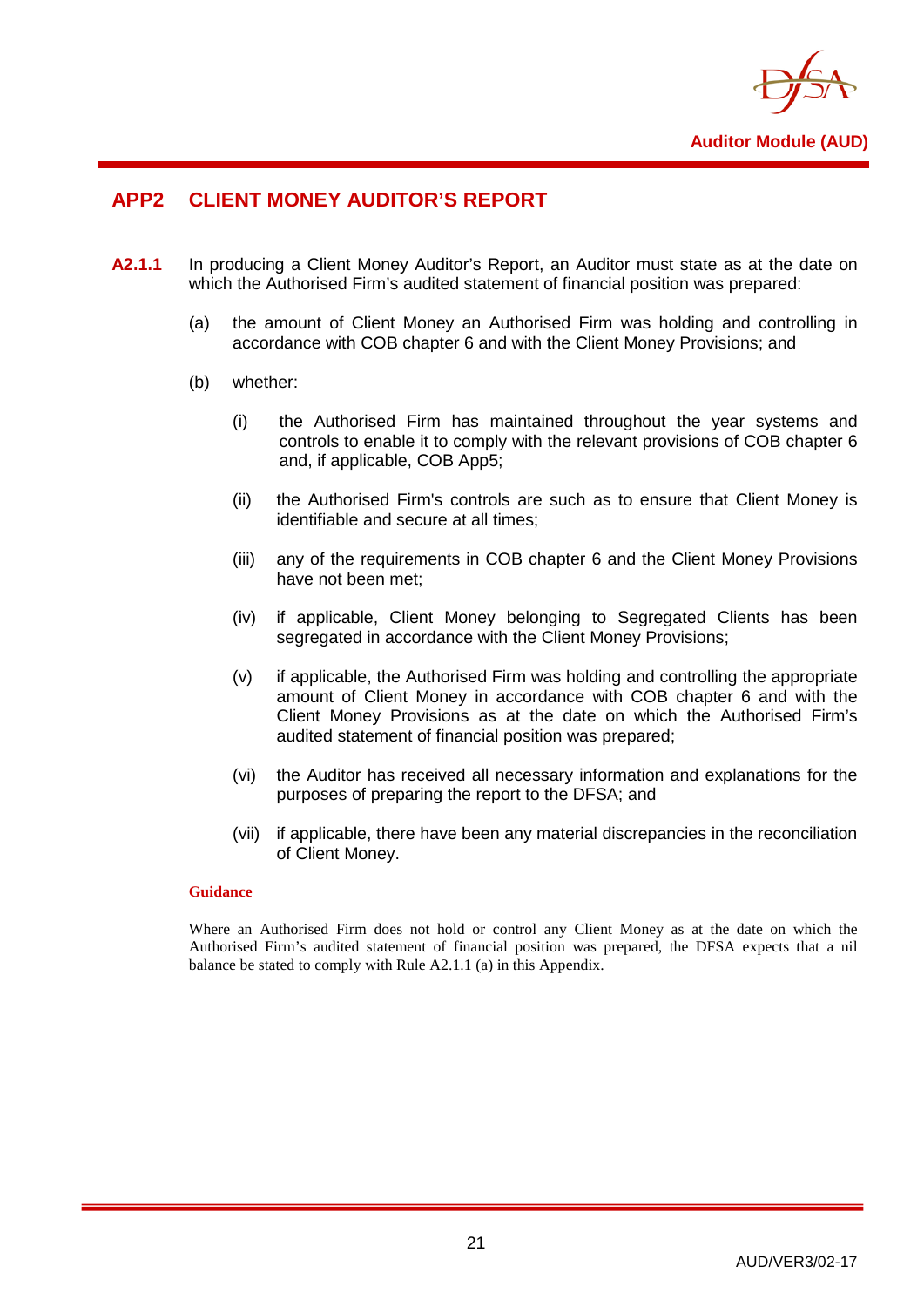

## <span id="page-24-0"></span>**APP3 INSURANCE MONIES AUDITOR'S REPORT**

- **A3.1.1** In producing an Insurance Monies Auditor's Report, an Auditor must state as at the date on which the Authorised Firm's audited statement of financial position was prepared:
	- (a) the amount of Insurance Monies an Authorised Firm was holding and controlling in accordance with COB section 7.12; and
	- (b) whether:
		- (i) the Authorised Firm has maintained throughout the year systems and controls to enable it to comply with the relevant provisions of COB section 7.12;
		- (ii) the Authorised Firm's controls are such as to ensure that Insurance Monies are identifiable and secure at all times;
		- (iii) any of the requirements in COB section 7.12 have not been met;
		- (iv) if applicable, the Authorised Firm was holding and controlling an appropriate amount of Insurance Monies in accordance with COB section 7.12 as at the date on which the Authorised Firm's audited statement of financial position was prepared;
		- (v) the Auditor has received all necessary information and explanations for the purposes of preparing the report to the DFSA; and
		- (vi) if applicable, there have been any material discrepancies in the reconciliation of Insurance Monies.

#### **Guidance**

Where an Authorised Firm does not hold or control any Insurance Monies as at the date on which the Authorised Firm's audited statement of financial position was prepared, the DFSA expects that a nil balance be stated to comply with Rule A3.1.1 (a) in this Appendix.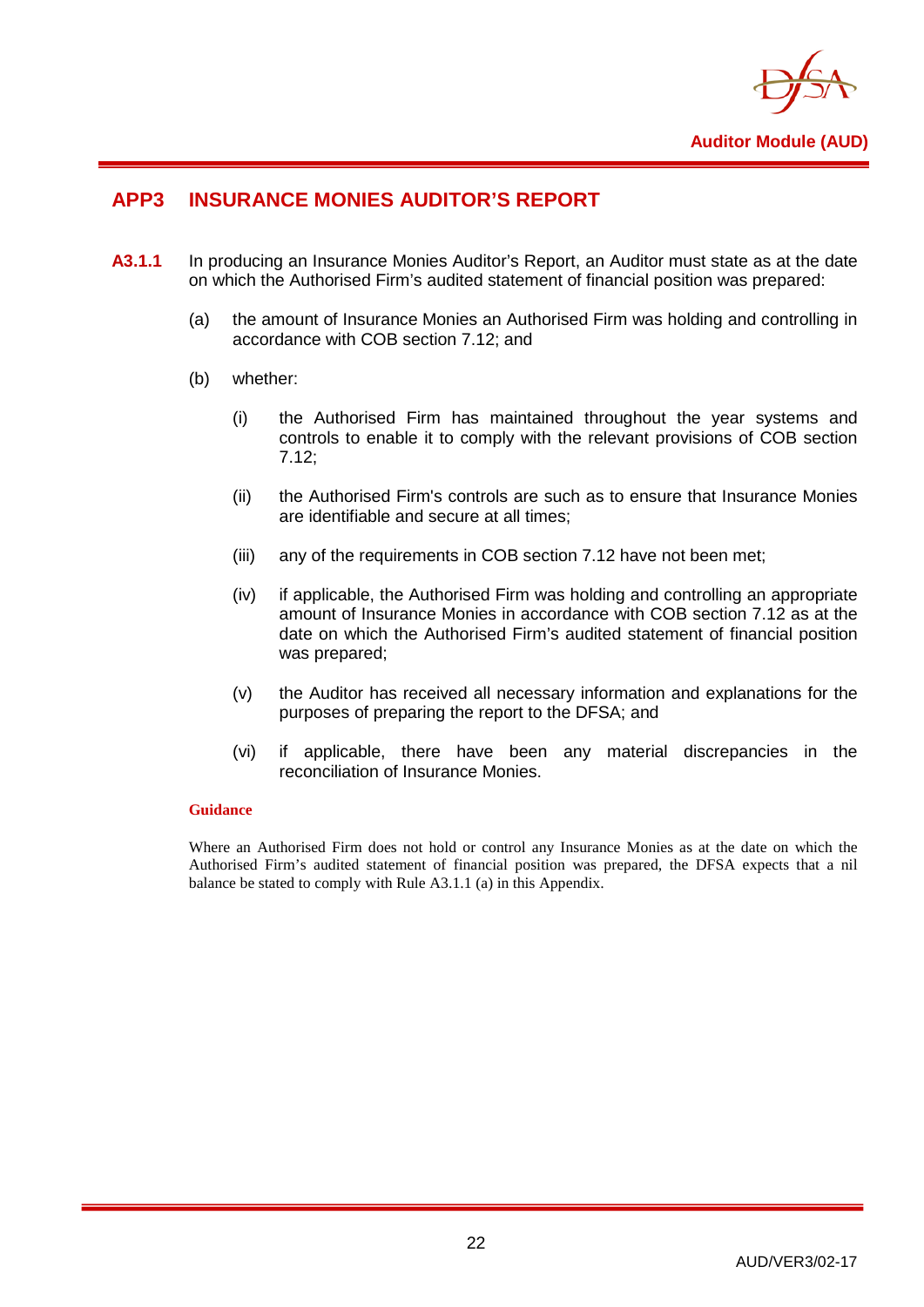

## <span id="page-25-0"></span>**APP4 SAFE CUSTODY AUDITOR'S REPORT**

- **A4.1.1** In producing a Safe Custody Auditor's Report, an Auditor must state as at the date on which the Authorised Firm's audited statement of financial position was prepared:
	- (a) the extent to which the Authorised Firm was holding and controlling Client Investments or Providing Custody; and
	- (b) whether:
		- (i) the Authorised Firm has, throughout the year, maintained systems and controls to enable it to comply with the Safe Custody Provisions in COB App6;
		- (ii) the Safe Custody Investments are registered, recorded or held in accordance with the Safe Custody Provisions;
		- (iii) there have been any material discrepancies in the reconciliation of Safe Custody Investments;
		- (iv) the Auditor has received all necessary information and explanations for the purposes of preparing this report to the DFSA; and
		- (v) any of the requirements of the Safe Custody Provisions have not been met.

#### **Guidance**

- 1. Where an Authorised Firm does not hold or control any Client Investments, Arrange Custody or Provide Custody as at the date on which the Authorised Firm's audited statement of financial position was prepared, the DFSA expects that such fact be stated to comply with Rule A4.1.1 (a) in this Appendix.
- 2. In producing a Safe Custody Auditor's Report an Auditor will need to consider which parts of COB App 6 are relevant to the Authorised Firm and only include an opinion to the extent relevant to the Authorised Firm's activity.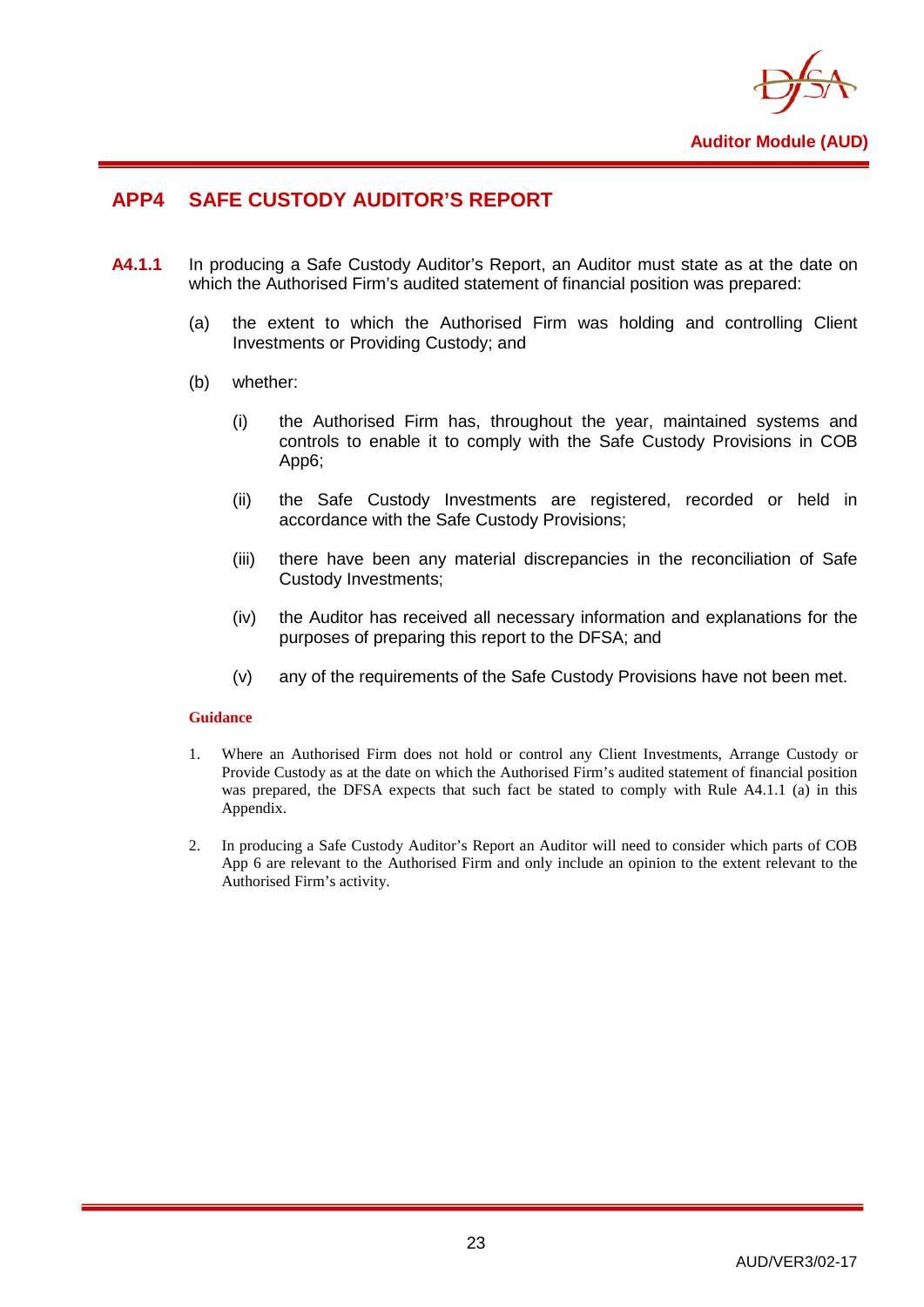

## <span id="page-26-0"></span>**APP5 FUND AUDITOR'S REPORT**

- **A5.1.1** In producing a Fund Auditor's Report, an Auditor must state:
	- (a) whether the financial statements have been properly prepared in accordance with the financial reporting standards adopted by the Fund in accordance with the Collective Investment Rules in the Rulebook and the Constitution;
	- (b) whether the financial statements give a true and fair view of the financial position of the Fund, including the net income and the net gains or losses of the Fund Property, or, as the case may be, the Fund Property attributable to the Sub-Fund for the annual accounting period in question and the financial position of the Fund or Sub-Fund as at the end of the annual accounting period;
	- (c) whether proper accounting records for the Fund, or as the case may be, Sub-Fund have not been kept, or that the financial statements are not in agreement with the accounting records and returns, or that the financial statements do not comply with the applicable financial reporting standards;
	- (d) whether it has been given all the information and explanations which, to the best of its knowledge and belief, are necessary for the purposes of its audit;
	- (e) whether the information given in the report of the directors or in the report of the Fund Manager for that period is consistent with the financial statements; and
	- (f) any other matter or opinion required by the Regulatory Law or the Rules.